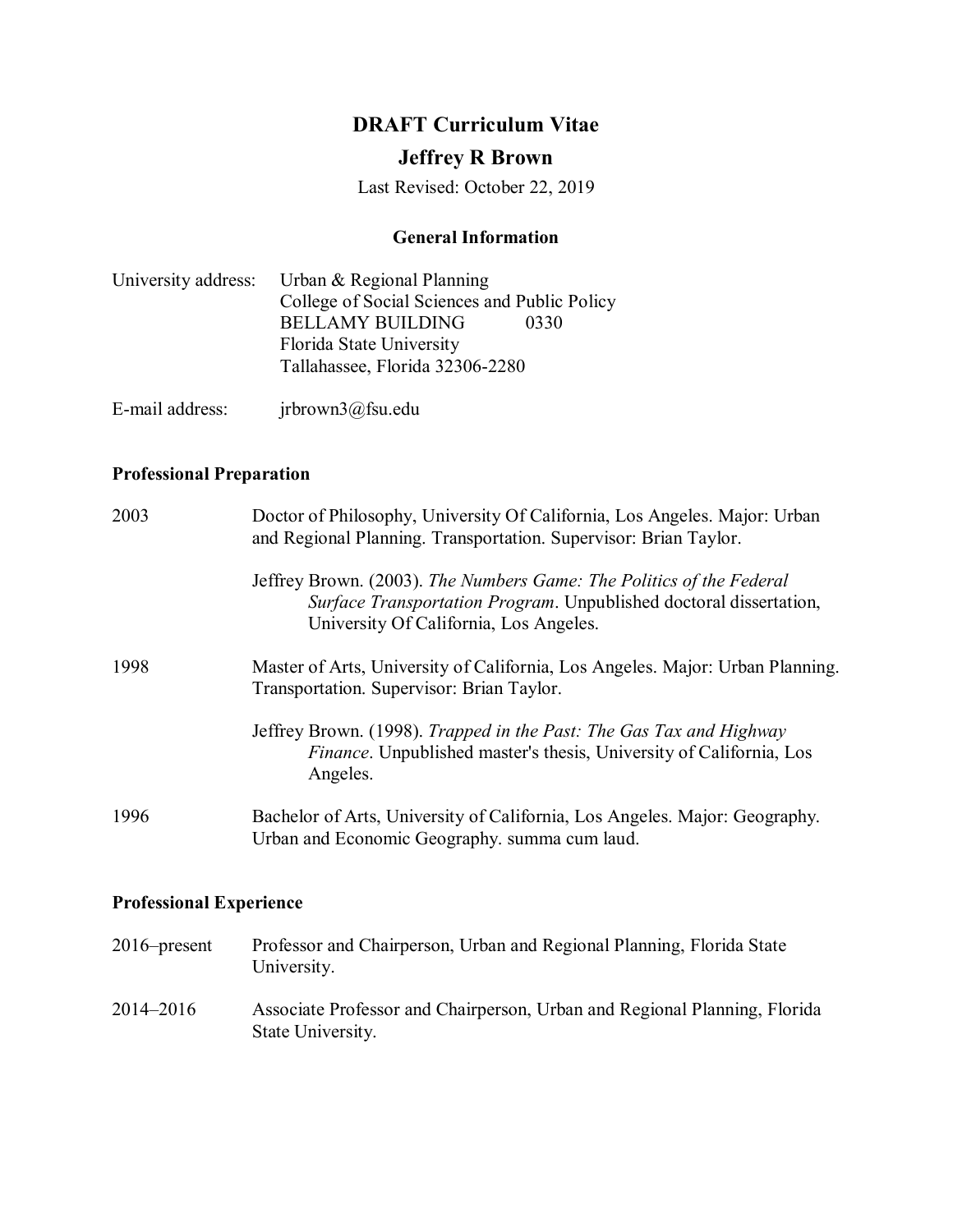| 2009-2014 | Associate Professor and Master's Program Director, Urban and Regional<br>Planning, Florida State University. |
|-----------|--------------------------------------------------------------------------------------------------------------|
| 2008-2009 | Assistant Professor and Master's Program Director, Urban and Regional<br>Planning, Florida State University. |
| 2003–2008 | Assistant Professor, Urban and Regional Planning, Florida State University.                                  |

### **Honors, Awards, and Prizes**

## **Current Membership in Professional Organizations**

American Planning Association Association of Collegiate Schools of Planning Transportation Research Board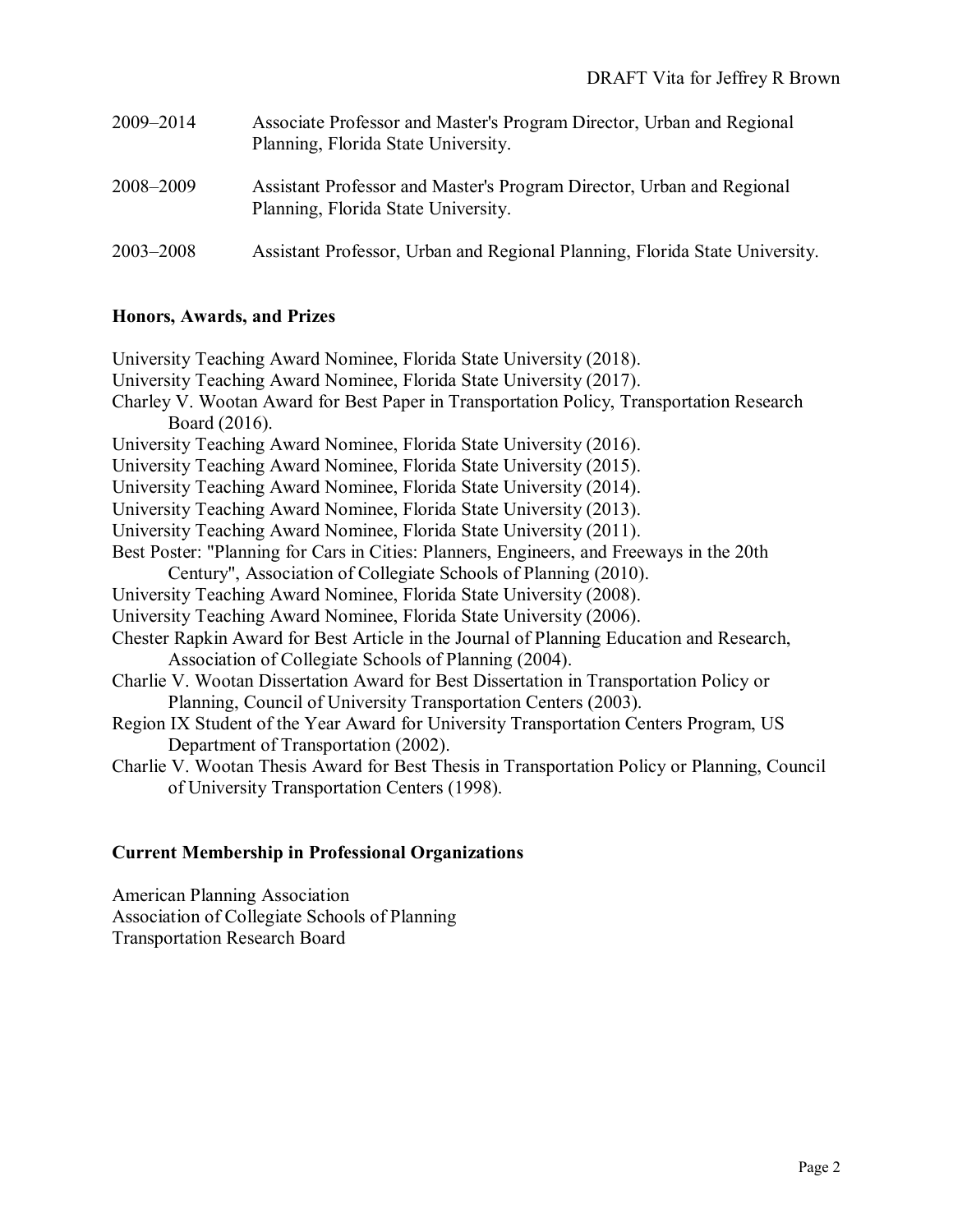#### **Teaching**

#### **Courses Taught**

Transportation Demand Analysis (URP 5717) Planning Statistics (URP5211) Transportation Theory Seminar (URP 5905) Design of Policy Oriented Research (URP 6202) Transportation Planning Process (URP 5711) Special Topics in Urban and Regional Planning (URP4936) Transportation and Land Use (URP 5716) Urban and Regional Information Systems (URP 5272) Introduction to Transportation Issues and Transportation Planning (URP4710)

#### **New Course Development**

Design of Policy Oriented Research (2019)

#### **Doctoral Committee Chair**

- Mendez, J., graduate. (2018). *The Effect of Light Rail Investment on Opportunities for Low-Income Inner-City Residents: A Multiple Case Study*. [Assistant Professor, University of Kansas]
- Ramos, L. E., graduate. (2018). *Multi-scalar Assessment of Built Environment and Bus Network Influence on Rapid Transit Patronage: The Case of Los Angeles Metropolitan Transit Network*. [Assistant Professor, Clemson University]
- Bond, M. A., graduate. (2018). *The Ties that Bind: An Examination of the Role of Neighborhood Social Relationships for Older Adults in New Orleans, Louisiana*.
- Wood, J., graduate. (2018). *Meeting the Need: A Cross-Sectoral Assessment of Transportation Alternatives for Suburban Older Adults*. [Projects and Grants Manager at the Center for Transportation Equity, Decisions, and Dollars at the University of Texas at Arlington]
- Batuhan, T., graduate. (2015). *Olympic Strategy of Downtown Atlanta Business Elites: A Case Study of the 1996 Atlanta Summer Olympics*. [Assistant Professor, Department of Urban and Regional Planning, Ataturk University]
- Jaroszynski, M. A., graduate. (2014). *Roles of Service Planning and Organizational Decisions in Influencing the Economic Sustainability of Multimodal Bus and Light Rail Transit Systems*. [Assistant Professor, Transportation and Logistics, North Dakota State University]
- Bhattacharya, T., graduate. (2013). *Impact Of Transit System Design On Job Accessibility Of Choice And Transit Dependent Riders: A Study Of Atlanta Metropolitan Region's Transit Systems*. [Director of Research, Rails to Trails Conservancy, Washington DC]
- Neog, D., graduate. (2009). *Evaluating the Effect of the Work Place Built Environment on Travel Behavior of Employees in Florida*. [Assistant Professor, Geography and Planning,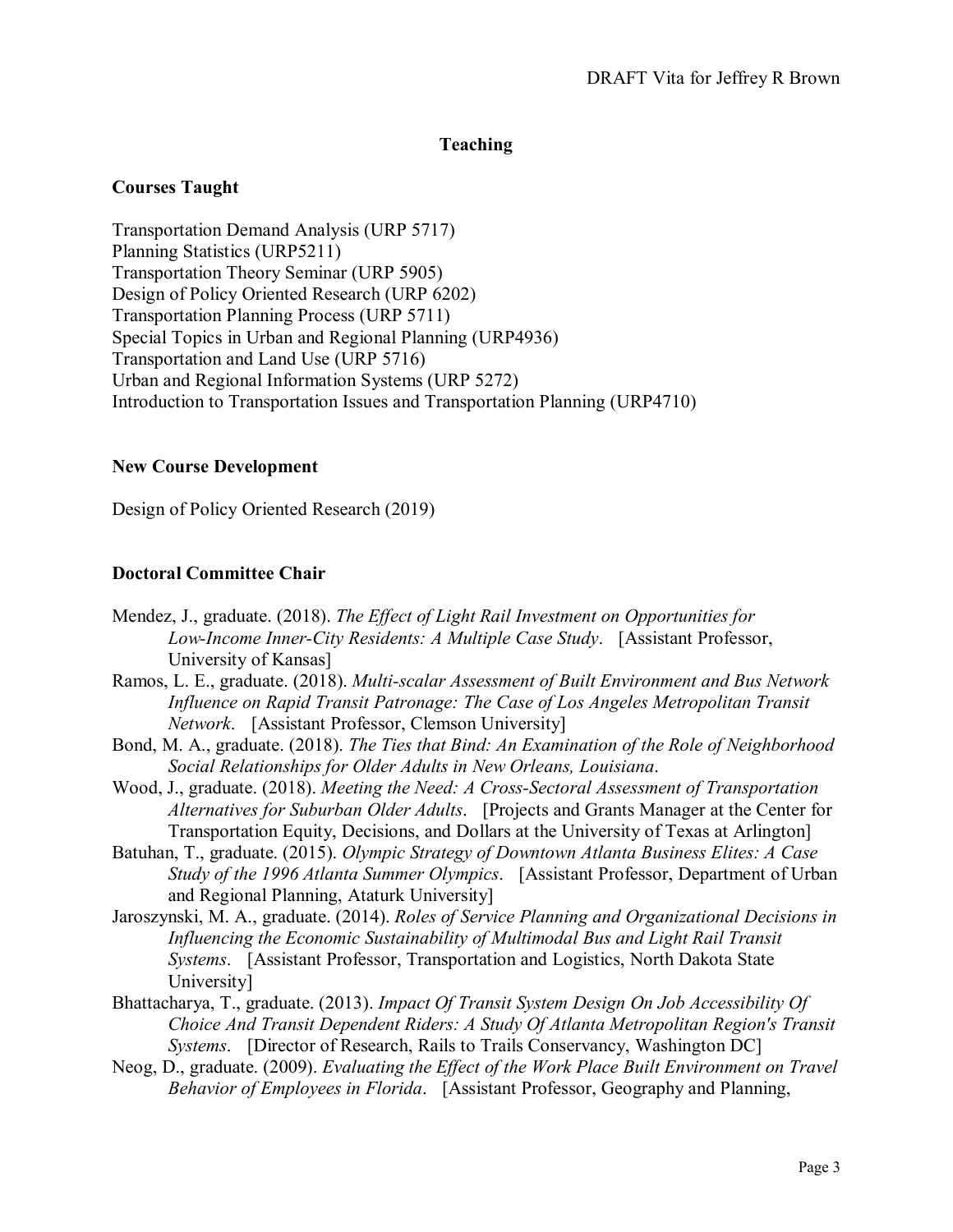Westfield State University] Shekari, E., doctoral student. Waterman, B., doctoral student.

#### **Doctoral Committee Member**

Alam, B., graduate. (2005). *Influence of Transit Accessibility to Jobs on the Employability of Welfare Recipients: The Case of Broward County, Florida*. Valdez Torres, Y. J., doctoral candidate.

#### **Doctoral Committee University Representative**

Kocatepe, A., graduate. (2017). *Evacuating and Sheltering Aging Populations: A GIS and Optimization-Based Methodology*. Wood, B. S., graduate. (2017). *Aging in Activity Spaces: Understanding the Automobility of Aging Populations*. Ghanem, A., graduate. (2007). *Real-Time Construction Project Progress Tracking: A Hybrid Model for Wireless Technologies Selection, Assessment, and Implementation*. Adejumo, M., doctoral student.

Scheidt, J., doctoral student.

#### **Master's Committee Chair**

Liner, S., graduate. (2019). Davis, B., graduate. (2018). Shelly, R., graduate. (2018). Wenger, R., graduate. (2018). Williams, A., graduate. (2017). Amundson, H., graduate. (2017). Lewis, T., graduate. (2017). Fitzgerald, M., graduate. (2016). Sherman, M., graduate. (2016). Smith, J., graduate. (2016). Yang, Y., graduate. (2016). Cowart, J., graduate. (2016). Zhang, J., graduate. (2016). Beesting, A., graduate. (2016). Bratton, C., graduate. (2016). Costello, K., graduate. (2016). Shields, J., graduate. (2016). Ye, T., graduate. (2016). Eastberg, K., graduate. (2015). Almario, R., graduate. (2015).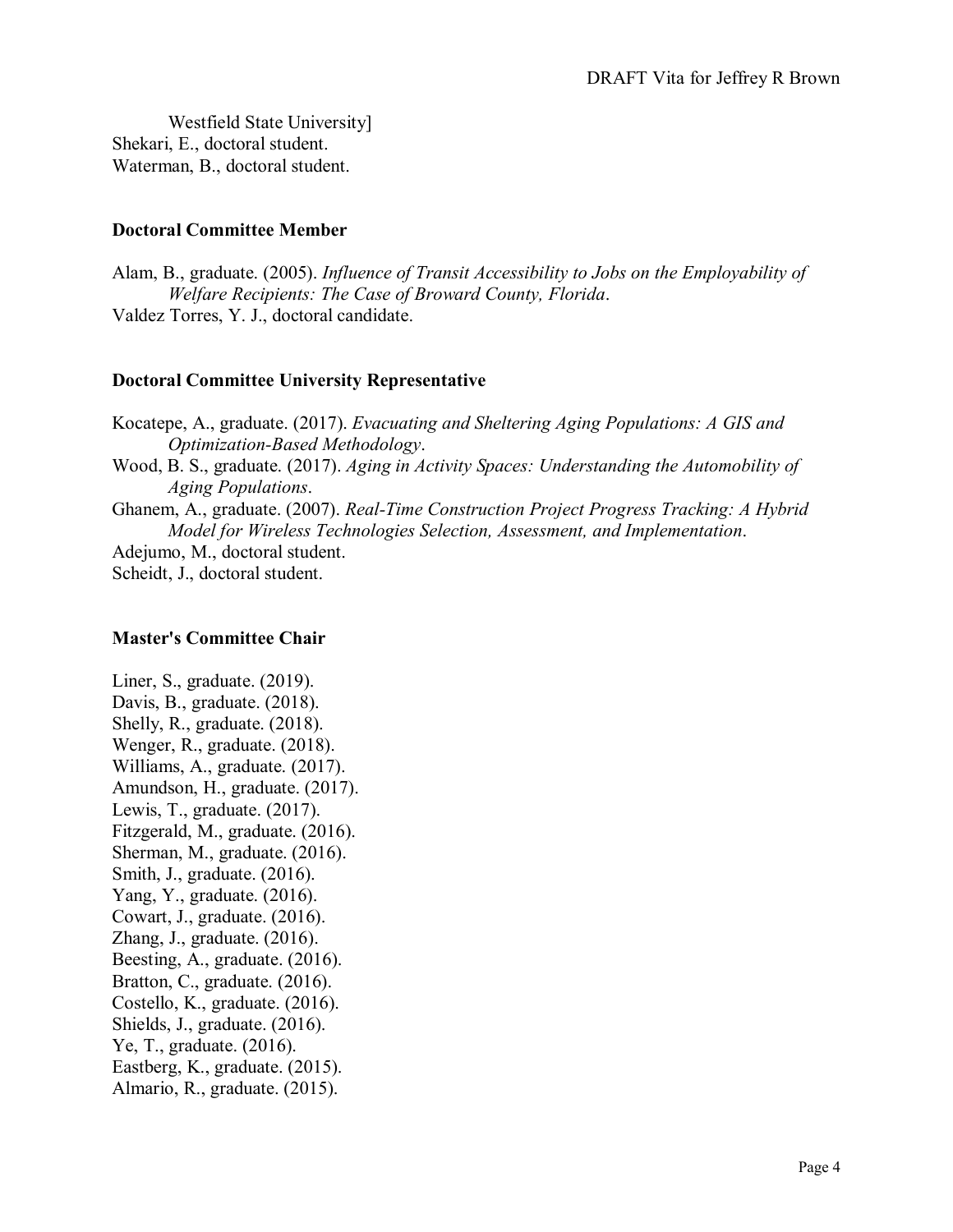DeLorenzo, S., graduate. (2015). Moscoso, A., graduate. (2015). Stansbury, C., graduate. (2015). Sun, L., graduate. (2015). Thornton, C., graduate. (2015). Crotty, D., graduate. (2014). Torres, N., graduate. (2014). Ji, L., graduate. (2014). Pascua, J., graduate. (2014). Frisch, C., graduate. (2014). Hallock, Z., graduate. (2014). Hicks, N., graduate. (2014). Lupton, H., graduate. (2014). Patel, H., graduate. (2013). Valdez -Torres, Y., graduate. (2013). Casa -Valencia, A., graduate. (2013). Santalla, S., graduate. (2013). Austin, B., graduate. (2013). Bellamy, D., graduate. (2013). Bond, M. A., graduate. (2013). Conn, J., graduate. (2013). Grelich, P., graduate. (2013). Learned, J. P., graduate. (2013). Rosenthal, J., graduate. (2013). Wade, W., graduate. (2013). Wilson, M., graduate. (2013). Young, A., graduate. (2013). Pelfrey, C. L., graduate. (2012). Cook, M., graduate. (2012). Murray, K., graduate. (2012). Scheetz, M., graduate. (2012). Rice, C., graduate. (2011). Julian, R., graduate. (2011). Ubieta, J. M., graduate. (2010). Dietrich, D. T., graduate. (2010). Morgan, S. E., graduate. (2010). Preston, M. R., graduate. (2010). Tully, A. J., graduate. (2010). Laws, M. H., graduate. (2009). Lohr, C. R., graduate. (2009). Munroe, H. M., graduate. (2009). Owens, C. E., graduate. (2009). Draper, N., graduate. (2008). Gorman, E., graduate. (2008). Matthews, G., graduate. (2008). McClendon, K., graduate. (2008).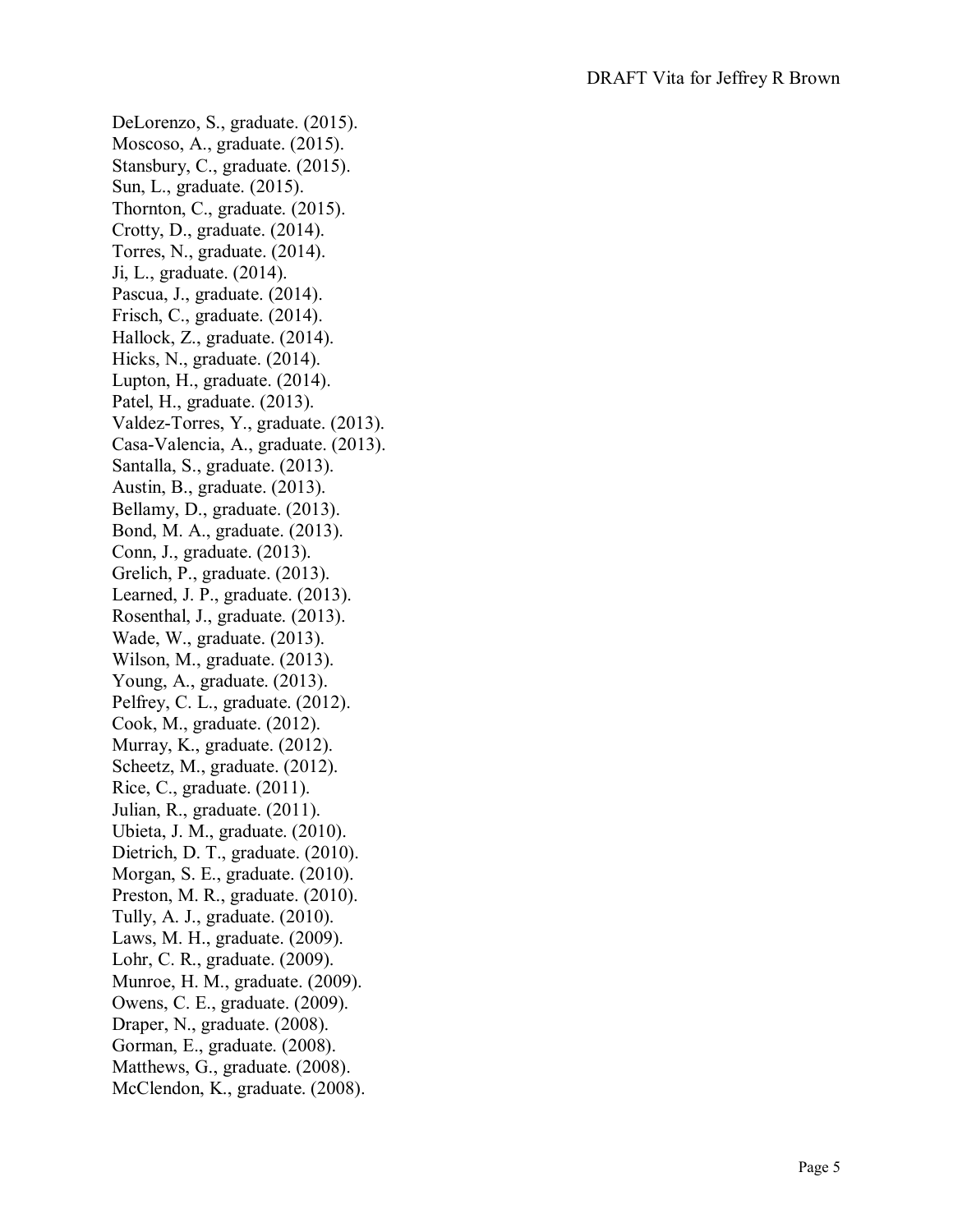Peacock, M., graduate. (2008). Powell, D., graduate. (2008). Rosser, A., graduate. (2008). Bhattacharya, T., graduate. (2007). Foundoukis, P., graduate. (2007). Matheny, A., graduate. (2007). McKloski, T., graduate. (2007). Adams, S., graduate. (2006). Barbisan, R., graduate. (2006). Gonzalez, M., graduate. (2006). Snell, D., graduate. (2006). Vargas, R., graduate. (2006). Green, B., graduate. (2005). Solanki, P., graduate. (2005). Stavish, D., graduate. (2005). Daniel, G., graduate. (2004). Huff, T., graduate. (2004). Flores, M., student. [pre-capstone] Garcia, C., student. [pre-capstone] Hoffman, M., student. [pre-capstone] Malo, K., student. [pre-capstone] McClellan, K., student. Qureshi, A., student. [pre-capstone] Reid, N., student. [pre-capstone] Reynolds, H., student. [pre-capstone] Shalun, A., student. [pre-capstone] Turrisi, M., student. [pre-capstone]

#### **Master's Committee Member**

Riemondy, A., graduate. (2015). Verzosa, N. M. B., graduate. (2012). Garcia, A., graduate. (2012). Pisczatoski, A., graduate. (2012). Jones, R., graduate. (2011). Welch, T. F., graduate. (2010). Bell, L., graduate. (2009). Koster, N., graduate. (2008). Skinner, J., graduate. (2007). Lusher, E., graduate. (2005). Koeppel, P., graduate. (2004).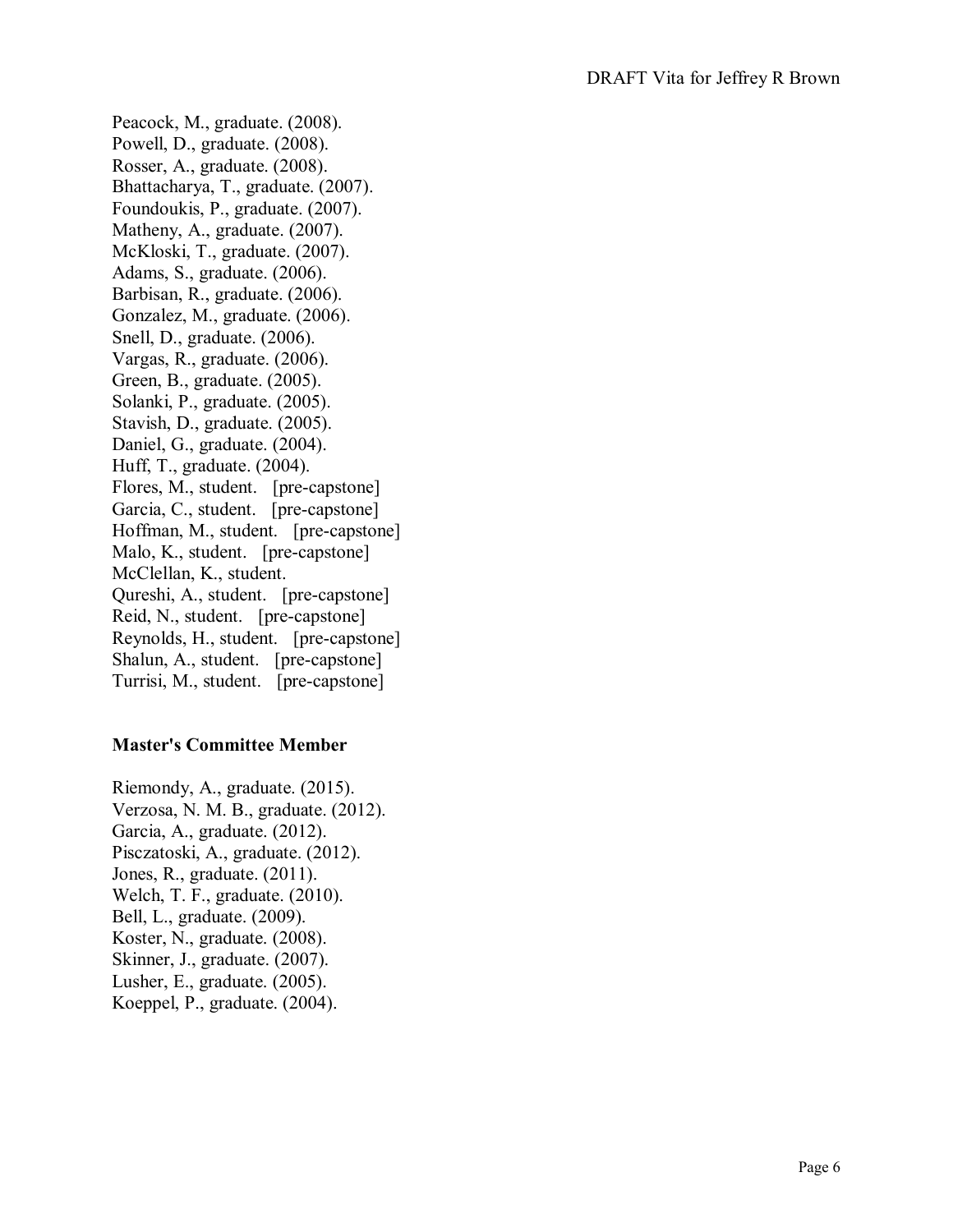#### **Bachelor's Committee Chair**

Cramer, H., graduate. (2017). *P3s and the Recession: Public Private Partnerships and the Advent of 2008*. [International Affairs/Political Science Student]

#### **Bachelor's Committee Member**

Beraldi, T., graduate. (2004).

#### **Guest Lectures in Classes**

- Brown, J. (2017). *Guest lecture on Integrating Historic Preservation into a Larger Planning Context and Sustainable Preservation and Emerging Trends in Adaptive Use. URP 5939 Historic Preservation Planning. March 21, 2017*.
- Brown, J. (2017). *Guest Lecture on Survey Design and Sampling (using aging related research as example) in URP 5201 Planning Research Methods. March 29, 2017*.
- Brown, J. (2017). *Guest Lecture on Case Study Research Method, with application to Multiple Case Study work on Streetcars in the US. URP 5201 Planning Research Methods. February 20, 2017*. FSU Department of Urban and Regional Planning.
- Brown, J. (2017). *Guest Lecture on The Economics of Historic Preservation Planning in URP 5939 Historic Preservation Planning. February 21, 2017*. FSU Department of Urban and Regional Planning.

#### **Research and Original Creative Work**

#### **Publications**

#### **Refereed Journal Articles**

- Mendez, J., & Brown, J. (submitted). Goals, Decisions, and Outcomes: The Tension between Transportation and Economic Development within Streetcar Planning Efforts in Four U.S. Cities. *Case Studies on Transport Policy*. Manuscript submitted for publication.
- Wood, J., Brown, J., & Marques, M. (submitted). Older Adults and Transportation Preferences: Results from a Community Survey and Interviews. *Journal of Applied Gerontology*. Manuscript submitted for publication, 19 pages.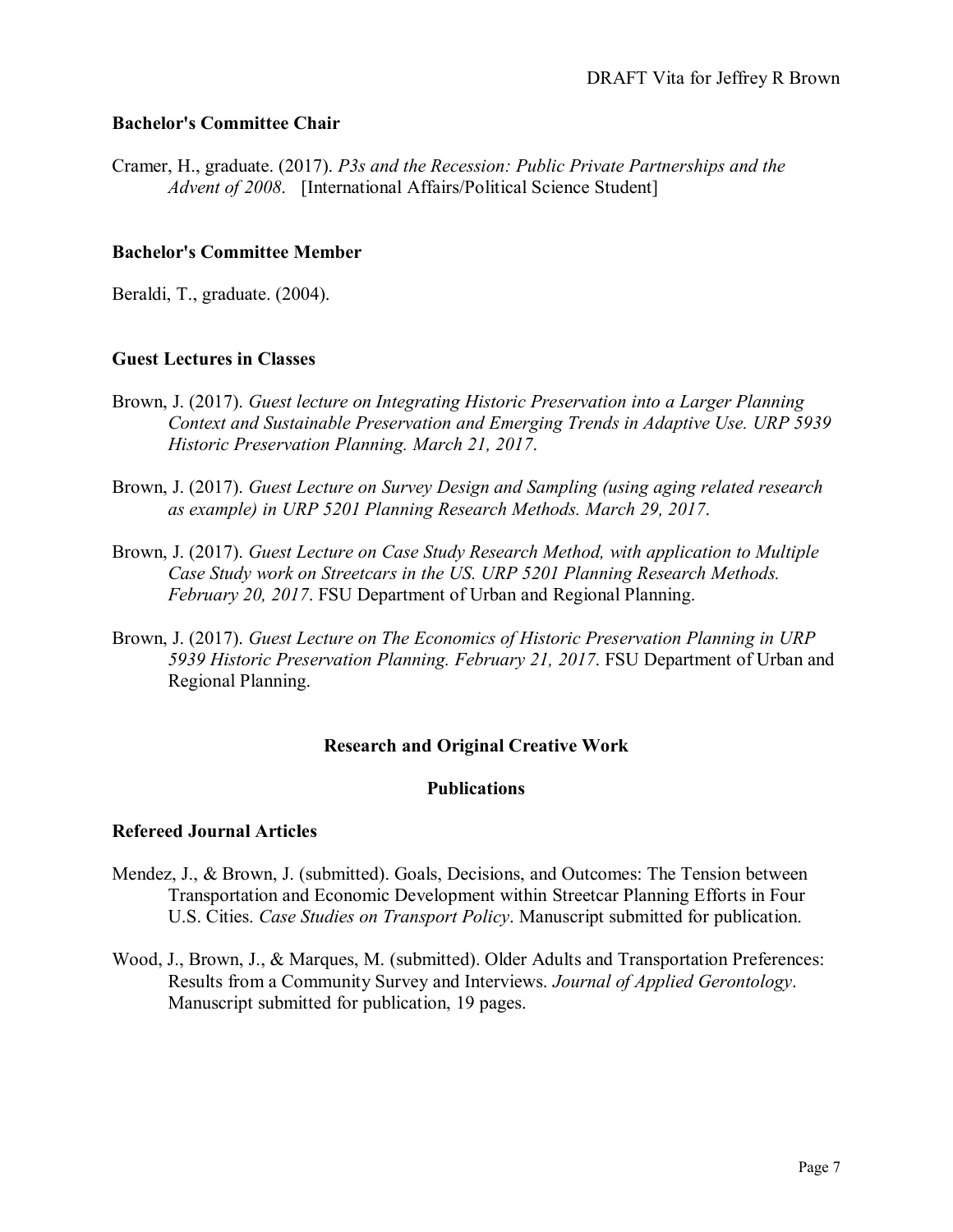- Wood, J., & Brown, J. (2019). A Marvelous Machine: Creative Approaches to Securing Funding and Building Public Support for Streetcar Projects in Four U.S. Cities. *Transportation Research Record*, *2673*(1), 369-378. doi[:10.1177/0361198118821317](http://dx.doi.org/10.1177/0361198118821317)
- Mendez, J., & Brown, J. (2019). The Relationship between Streetcars and Development Activity: An Examination of Portland and Seattle. *Transportation Research Record*, *2673*(2), 172-182. doi[:10.1177/0361198119825647](http://dx.doi.org/10.1177/0361198119825647)
- Brown, J. R., Duncan, M., Horner, M. W., Bond, M., & Wood, J. (2018). Provider Perspectives on Six Strategies to Overcome the Barriers to Older Adult Use of Alternative Transportation Services: Evidence from Seven Communities. *Case Studies on Transport Policy*, *6*(2), 237-245. doi[:doi.org/10.1016/j.cstp.2018.04.004](http://dx.doi.org/doi.org/10.1016/j.cstp.2018.04.004)
- Bond, M., Brown, J. R., & Wood, J. (2017). Adapting to Challenge: An Examination of Older Adult Transportation in Rural and Small Communities. *Case Studies on Transport Policy*, *5*(4), 707-715. doi:http://dx.doi.org/10.1016/j.cstp.2017.07
- Jaroszynski, M., Brown, J. R., & Bhattacharya, T. (2017). An Examination of the Relationship between Urban Decentralization and Transit Decentralization in a Small-sized U.S. Metropolitan Area. *Urban Studies*, *54*(6), 1500-1518. doi[:0.1177/0042098015626687](http://dx.doi.org/0.1177/0042098015626687)
- Mendez, J., & Brown, J. R. (2017). Planning Approaches in Contracted U.S. Fixed-Route Bus Transit Service: The Role of the Private Sector Within the Planning Process and Its Influence on Performance Outcomes. *Transportation Research Record, No 2651*, *2651*, 52-59. doi[:10.3141/2651-06](http://dx.doi.org/10.3141/2651-06)
- Ramos, L. E., & Brown, J. R. (2016). A Comparative Assessment of the Factors Associated with Station-Level Streetcar versus Light Rail Transit Ridership in the United States. *Urban Studies*, *53*(5), 915-935. doi[:10.1177/0042098015571057](http://dx.doi.org/10.1177/0042098015571057)
- Morris, E., Brown, J. R., & Taylor, B. D. (2016). Negotiating a Financial Package for Freeways: How California's Collier-Burns Highway Act Helped Pave the Way for the Era of the American Interstate Highway. *Transportation Research Record*, *2552*, 16-22. doi[:10.3141/2552-03](http://dx.doi.org/10.3141/2552-03)
- Wood, J., Brown, J. R., Bond, M., & Suguri, V. (2016). Older Adult Transportation in Rural and Small Communities in the United States: Results of an Agency Survey. *Journal of Public Transportation*, *19*(2), 154-167. doi[:10.5038/2375-0901.19.2](http://dx.doi.org/10.5038/2375-0901.19.2)
- Ramos, L. E., Brown, J. R., & Nixon, H. (2015). A Cautionary Tale of Two Streetcars: Little Rock's River Rail and Tampa's TECO Line. *Journal of Public Transportation*, *18*(1), 1-17. doi[:10.5038/2375-0901.18.1](http://dx.doi.org/10.5038/2375-0901.18.1)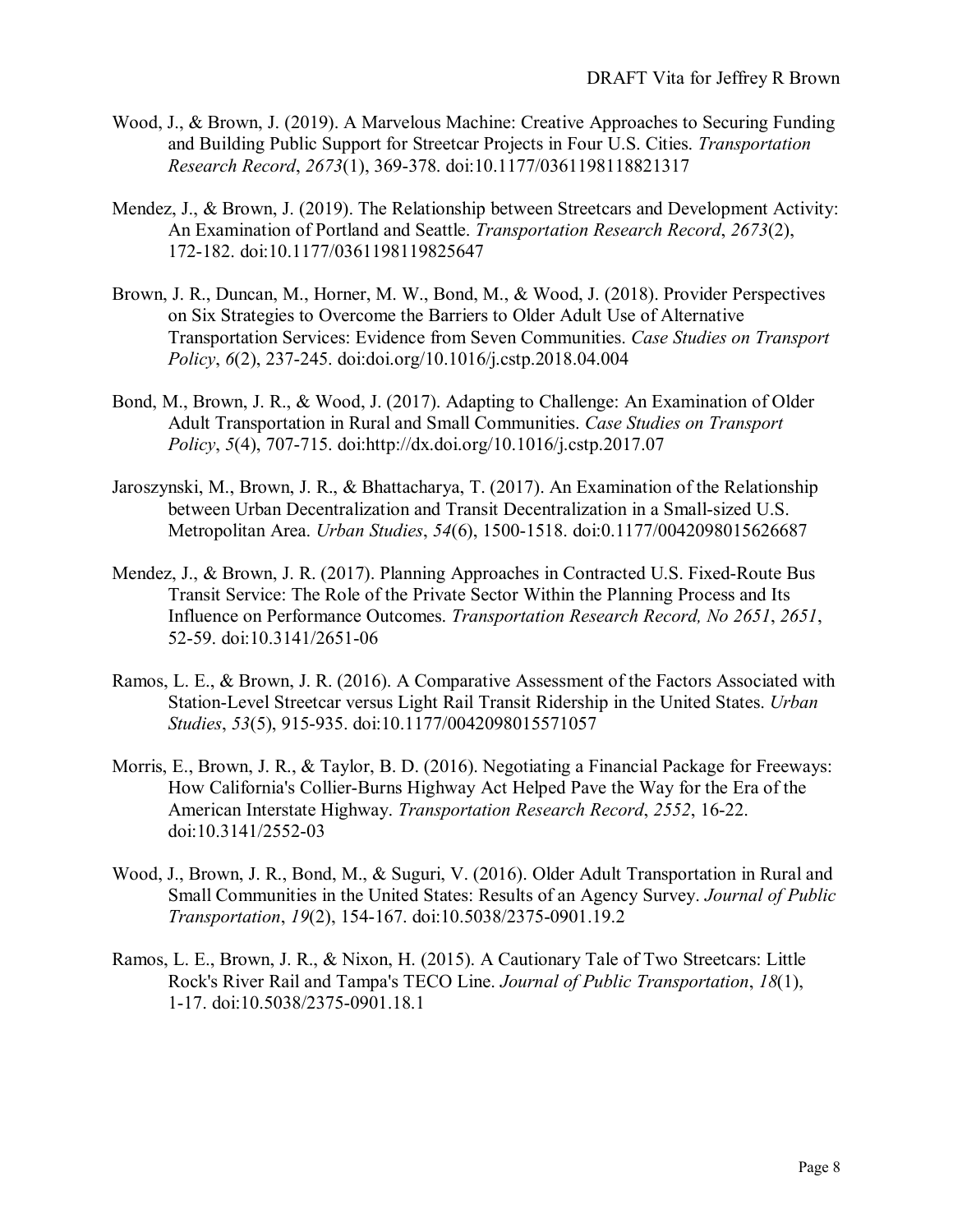- Ramos, L. E., Brown, J. R., & Nixon, H. (2015). Streetcar Resurgence in the United States: Transit Strategy, Growth-Machine Tactic, or Some of Both? *Transportation Research Record*, *2540*, 30-38. doi[:10.3141/2540-04](http://dx.doi.org/10.3141/2540-04)
- Ramos, L. E., Brown, J. R., & Nixon, H. (2015). The Transit Performance of Modern-Era Streetcars: A Consideration of Five U.S. Cities. *Transportation Research Record*, *2534*, 57-67. doi[:10.3141/2534-08](http://dx.doi.org/10.3141/2534-08)
- Jaroszynski, M., & Brown, J. R. (2014). Do LRT Planning Decisions affect Metropolitan Transit Performance? An Examination of 8 US Metropolitan Areas with LRT Transit Backbones. *Transportation Research Record*, *2419*, 50-62. doi[:10.3141/2419-06](http://dx.doi.org/10.3141/2419-06)
- Bhattacharya, T., Brown, J. R., Jaroszynski, M., & Batuhan, T. (2014). The Effects of Perception versus 'Reality' on Travel Behavior after a Major Transit Service Change: The Case of Tallahassee, Florida. *Journal of Public Transportation*, *17*(2), 1-26. doi[:10.5038/2375-0901.17.2.1](http://dx.doi.org/10.5038/2375-0901.17.2.1)
- Brown, J. R., Thompson, G. L., Bhattacharya, T., & Jaroszynski, M. (2014). Understanding Transit Ridership Demand for the Multi-Destination, Multi-Modal Transit Network in Atlanta, Georgia: Lessons for Increasing Rail Transit Choice Ridership While Maintaining Transit-Dependent Bus Ridership. *Urban Studies*, *51*(5), 938-958. doi[:10.1177/0042098013493021](http://dx.doi.org/10.1177/0042098013493021)
- Zhu, P., & Brown, J. R. (2013). Donor States and Donee States: Investigating Geographic Redistribution in the U.S. Federal-Aid Highway Program. *Transportation*, *40*(1), 203-227. doi[:10.1007/s11116-012-9413-x](http://dx.doi.org/10.1007/s11116-012-9413-x)
- Bhattacharya, T., Brown, J. R., Jaroszynski, M., & Batuhan, T. (2013). Restructuring from a Central Business District–Focused to a Decentralized Transit System: Case Study of StarMetro in Tallahassee, Florida, to Determine Restructuring Effects on Riders and Accessibility to Destinations. *Transportation Research Record*, *2350*, 17-25. doi[:10.3141/2350-03](http://dx.doi.org/10.3141/2350-03)
- Brown, J. R. (2013). The Modern Streetcar in the US: An Examination of Its Ridership, Performance, and Function as a Public Transportation Mode. *Journal of Public Transportation*, *16*(4), 43-61. Retrieved from [http://www.nctr.usf.edu/wp-content/uploads/2013/12/jpt16.4\\_Brown.pdf](http://www.nctr.usf.edu/wp-content/uploads/2013/12/jpt16.4_Brown.pdf)
- Brown, J. R., & Neog, D. (2012). Central Business Districts and Transit Ridership: A Reexamination of the Relationship in the United States. *Journal of Public Transportation*, *15*(4), 1-22. Retrieved from [http://www.nctr.usf.edu/wp-content/uploads/2012/12/15.4\\_Brown.pdf](http://www.nctr.usf.edu/wp-content/uploads/2012/12/15.4_Brown.pdf)
- Thompson, G. L., & Brown, J. R. (2012). Making a Successful LRT-Based Regional Transit System: Lessons from Five New Start Cities. *Journal of Public Transportation*, *15*(2),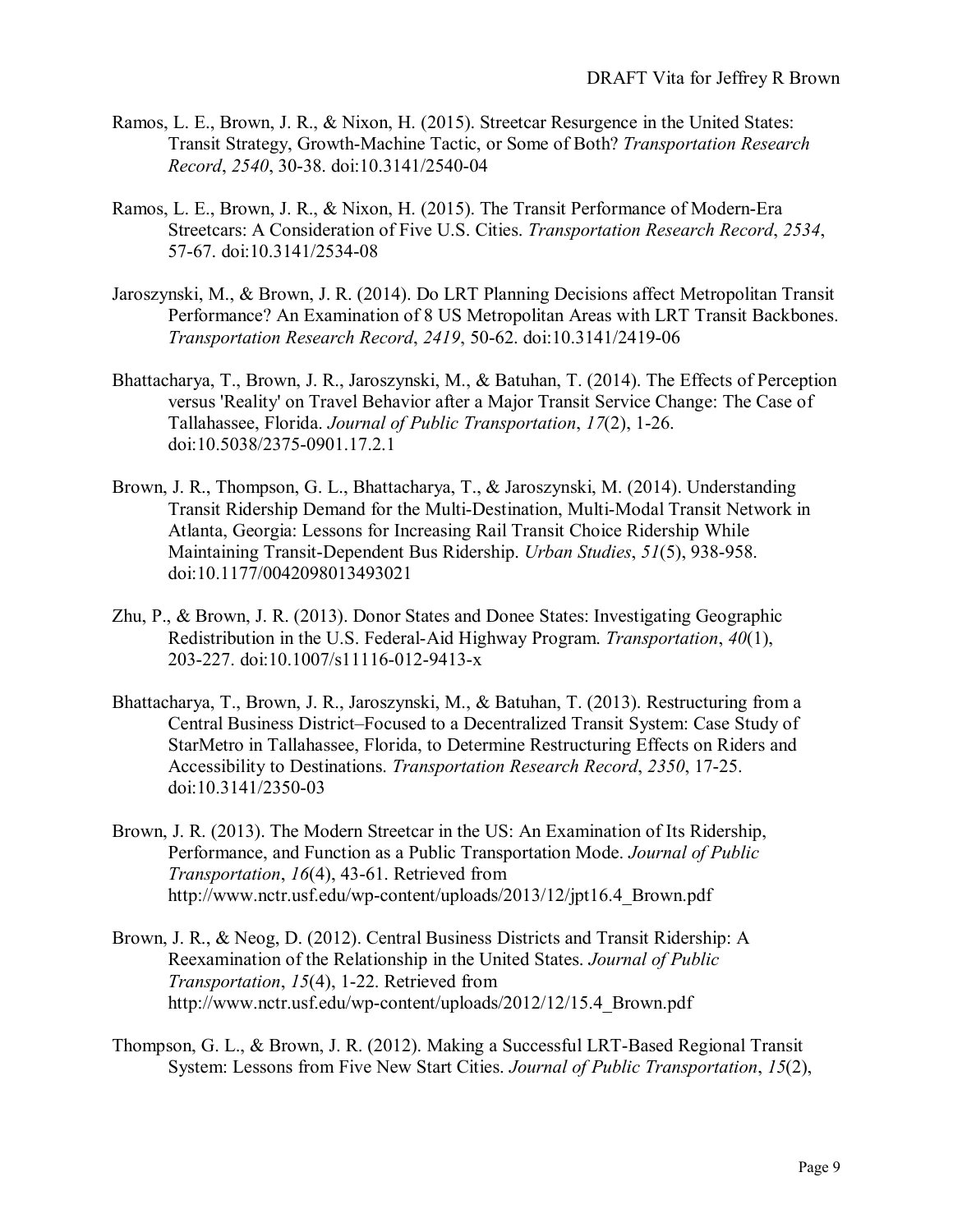157-180. Retrieved from <http://www.nctr.usf.edu/wp-content/uploads/2012/07/JPT15.2Thompson.pdf>

- Brown, J. R., & Thompson, G. L. (2012). Should Transit Serve the CBD or a Diverse Array of Destinations? A Case Study Comparison of Two Transit Systems. *Journal of Public Transportation*, *15*(1), 1-18. Retrieved from <http://www.nctr.usf.edu/wp-content/uploads/2012/04/JPT15.1Brown.pdf>
- Thompson, G. L., Brown, J. R., & Bhattacharya, T. (2012). What Really Matters for Increasing Transit Ridership: A Statistical Analysis of How Transit Level of Service and Land Use Variables Affect Transit Patronage in Broward County, Florida. *Urban Studies*, *49*(15), 3327-3345. doi[:10.1177/0042098012443864](http://dx.doi.org/10.1177/0042098012443864)
- Alam, B., Thompson, G. L., & Brown, J. R. (2010). Estimating Transit Accessibility Using an Alternative Method: Evidence from Broward County, Florida. *Transportation Research Record*, *2144*, 62-71. doi[:10.3141/2144-08](http://dx.doi.org/10.3141/2144-08)
- Brown, J. R., & Thompson, G. L. (2009). Express Bus versus Rail Transit: How the Marriage of Mode and Mission Affects Transit Performance. *Transportation Research Record*, *2110*, 45-54. doi[:10.3141/2110-06](http://dx.doi.org/10.3141/2110-06)
- Brown, J. R., Taylor, B. D., & Morris, E. (2009). Planning for Cars in Cities: Planners, Engineers, and Freeways in the 20th Century. *Journal of the American Planning Association*, *75*(2), 161-177. doi[:10.1080/01944360802640016](http://dx.doi.org/10.1080/01944360802640016)
- Brown, J. R., & Thompson, G. L. (2008). Examining the Influence of Multidestination Service Orientation on Transit Service Productivity: A Multivariate Analysis. *Transportation*, *35*(2), 237-252. doi[:10.1007/s11116-007-9140-x](http://dx.doi.org/10.1007/s11116-007-9140-x)
- Brown, J. R., & Thompson, G. L. (2008). Service Orientation, Bus-Rail Service Integration, and Transit Performance: An Examination of 45 U.S. Metropolitan Areas. *Transportation Research Record*, *2042*, 82-89. doi[:10.3141/2042-09](http://dx.doi.org/10.3141/2042-09)
- Brown, J. R., & Thompson, G. L. (2008). The Relationship between Transit Ridership and Urban Decentralization: Insights from Atlanta. *Urban Studies*, *45*(5&6), 1119-1139. doi[:10.1177/0042098008089856](http://dx.doi.org/10.1177/0042098008089856)
- Thompson, G. L., & Brown, J. R. (2006). Explaining Variation in Transit Ridership in U.S. Metropolitan Areas between 1990 and 2000: A Multivariate Analysis. *Transportation Research Record*, *1986*, 172-181. doi[:10.3141/1986-23](http://dx.doi.org/10.3141/1986-23)
- Brown, J. R. (2006). From Traffic Regulation to Limited Ways: The Effort to Develop a Science of Transportation Planning. *Journal of Planning History*, *5*(1), 3-34. doi[:10.1177/1538513205284628](http://dx.doi.org/10.1177/1538513205284628)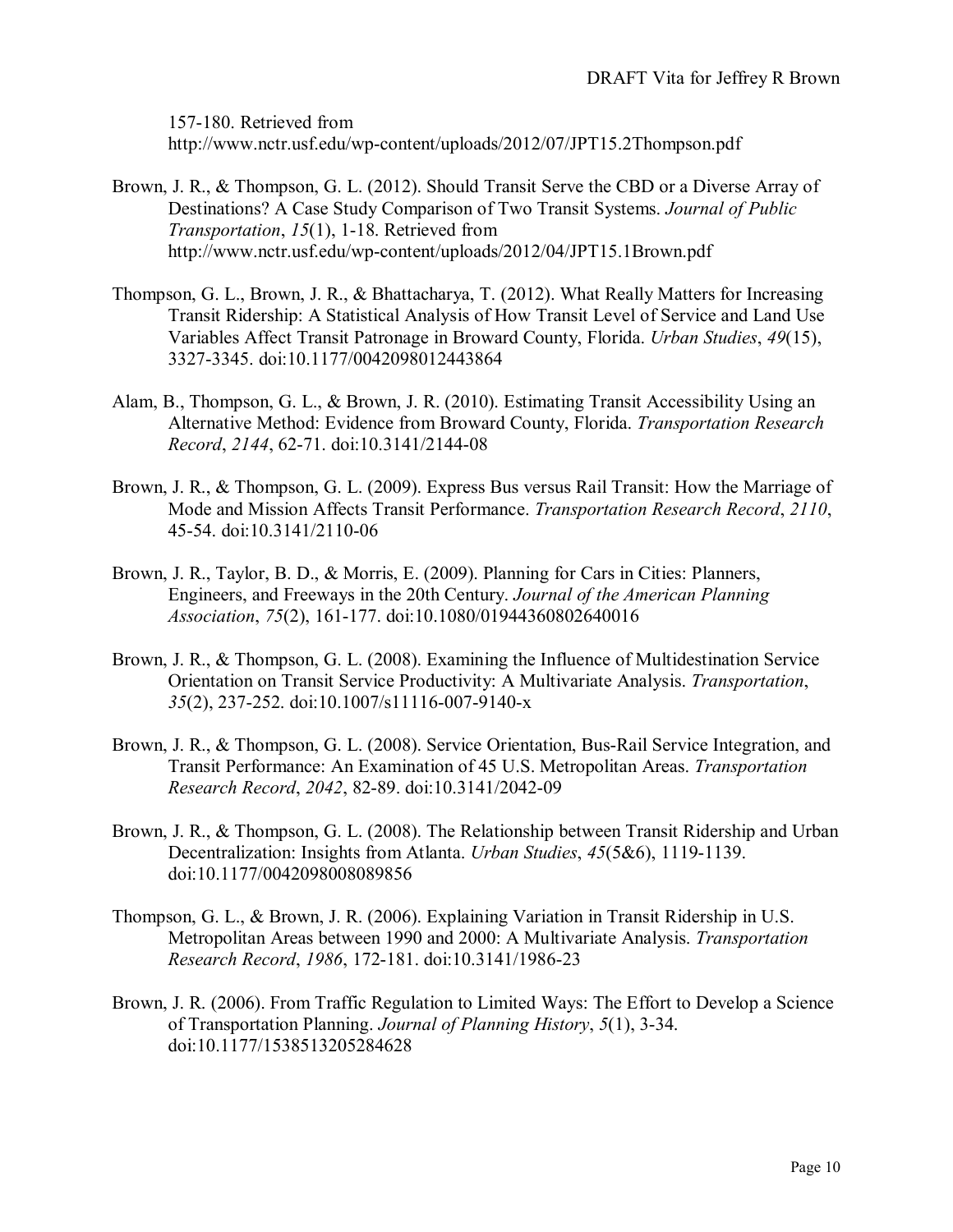- Thompson, G. L., Brown, J. R., Sharma, R., & Scheib, S. (2006). Where Transit Use is Growing: Surprising Results. *Journal of Public Transportation*, *9*(2), 25-43. Retrieved from <http://nctr.usf.edu/jpt/pdf/JPT%209-2%20Brown.pdf>
- Brown, J. R. (2005). A Tale of Two Visions: Harland Bartholomew, Robert Moses, and the Development of the American Freeway. *Journal of Planning History*, *4*(1), 3-32. doi[:10.1177/1538513204272856](http://dx.doi.org/10.1177/1538513204272856)
- Brown, J. R. (2005). Paying for Transit in an Era of Federal Policy Change. *Journal of Public Transportation*, *8*(3), 1-32. Retrieved from <http://www.nctr.usf.edu/jpt/pdf/JPT%208-3%20Brown.pdf>
- Hess, D. B., Brown, J. R., & Shoup, D. (2004). Waiting for the Bus. *Journal of Public Transportation*, *7*(4), 67-84. Retrieved from <http://www.nctr.usf.edu/jpt/pdf/JPT%207-4%20Hess.pdf>
- Brown, J. R., Hess, D. B., & Shoup, D. (2003). Fare-Free Public Transit at Universities: An Evaluation. *Journal of Planning Education and Research*, *23*(1), 69-82. doi[:10.1177/0739456X03255430](http://dx.doi.org/10.1177/0739456X03255430)
- Brown, J. R. (2002). Statewide Transportation Planning: Lessons from California. *Transportation Quarterly*, *56*(2), 51-62. Retrieved from <https://escholarship.org/uc/item/5j13w0bq>
- Brown, J. R., Hess, D. B., & Shoup, D. (2001). Unlimited Access. *Transportation*, *28*(3), 233-267. doi[:10.1023/A:1010307801490](http://dx.doi.org/10.1023/A:1010307801490)
- Brown, J. R. (1998). Race, Class, Gender, and Public Transportation Planning: Lessons from the Bus Riders Union Lawsuit. *Critical Planning*, *5*, 3-20. Retrieved from <https://criticalplanning.squarespace.com/volume-5>

#### **Refereed Monographs**

- Brown, J., & Mendez, J. (2018). *Examining the Development Effects of Modern-Era Streetcars: An Assessment of Portland and Seattle*. San Jose, CA: Mineta Transportation Institute. Report 18-09.
- Wood, J., Brown, J. R., & Marques, M. (2017). *An Investigation of Older Adult Preferences for Transit and Related Mobility Services*. Center for Accessibility and Safety for an Aging Population.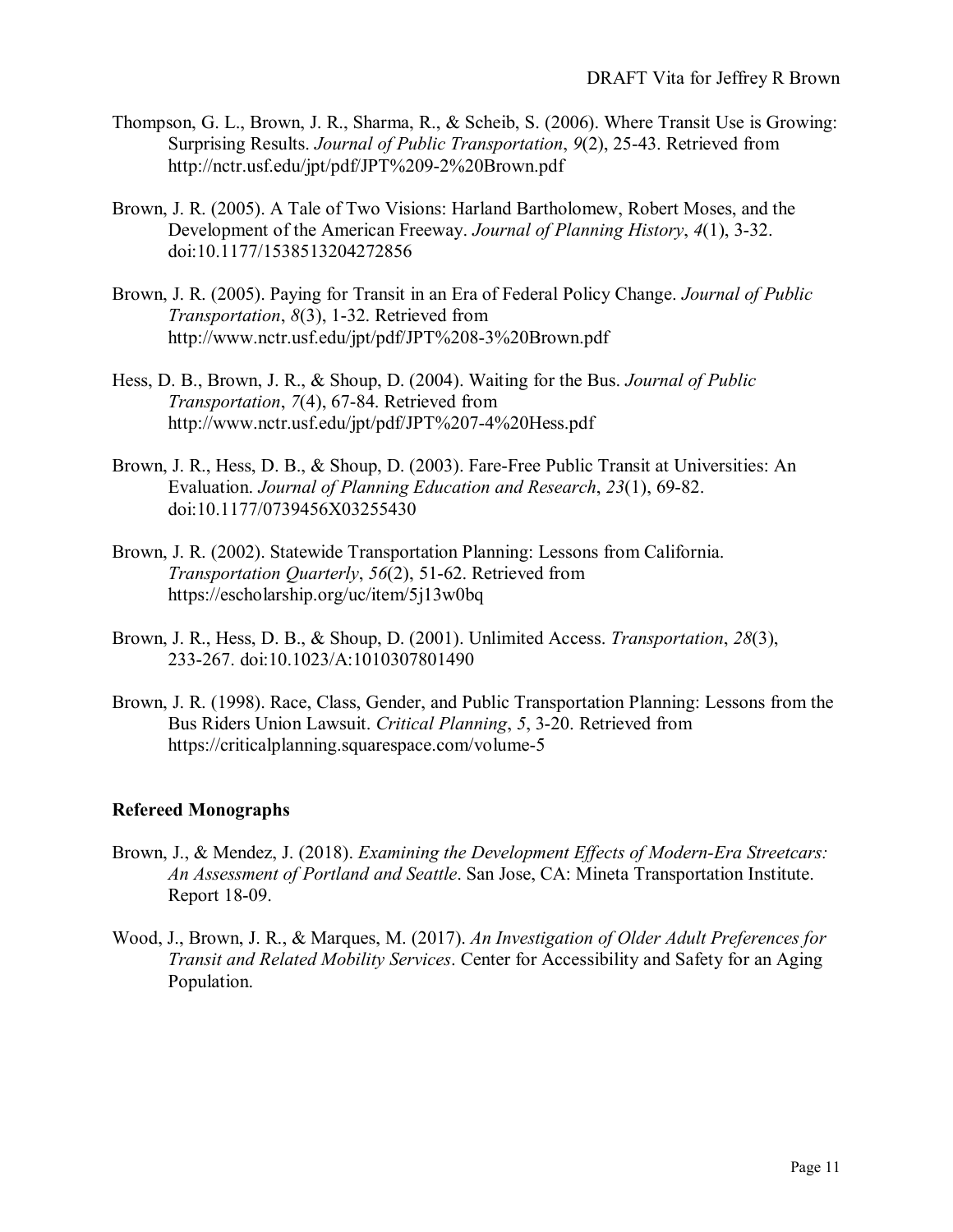- Brown, J. R., Bond, M., Wood, J., & Suguri, V. (2015). *Older Adult Public Transportation Services in Rural and Small Communities in the United States: An Examination of Service Types, Provision, and Use*. Center for Accessibility and Safety for an Aging Population.
- Brown, J. R., Nixon, H., & Ramos, L. E. (2015). *The Purpose, Function, and Performance of Streetcar Transit in the Modern U.S. City: A Multiple Case Study Investigation*. San Jose, CA: Mineta Transportation Institute. Report 12-39.
- Brown, J. R., Batuhan, T., Bhattacharya, T., & Jaroszynski, M. (2013). *Analyzing the Effects of Transit Network Change on Agency Performance and Riders in a Decentralized, Small-to-Mid-sized US Metropolitan Area: A Case Study of Tallahassee, Florida*. San Jose, CA: Mineta Transportation Institute. Report 12-04.
- Thompson, G. L., Brown, J. R., Bhattacharya, T., & Jaroszynski, M. (2011). *Understanding Transit Ridership Demand for a Multi-Destination, Multi-Modal Transit Network in an American Metropolitan Area: Lessons for Increasing Choice Ridership While Maintaining Transit Dependent Ridership*. San Jose, CA: Mineta Transportation Institute. Report 11-06.
- Brown, J. R., & Thompson, G. L. (2009). *The Influence of Service Planning Decisions on Rail Transit Success or Failure*. San Jose, CA: Mineta Transportation Institute. Report 08-04.
- Brown, J. R., DiFrancia, M., Hill, M., Law, P., Olsen, J., Taylor, B. D., Wachs, M., & Weinstein, W. (1999). *The Future of California Highway Finance: Detailed Research Findings*. Berkeley, CA: California Policy Research Center, University of California.

#### **Refereed Encyclopedia Entries**

Thompson, G. L., & Brown, J. R. (2012). Light Rail Transit, Systemic Viability. In Meyers, Robert A. (Ed.), *Encyclopedia of Sustainability Science and Technology* (p. 5971-6019). Springer Science and Business Media. Retrieved from DOI:10.1007/978-1-4419-0851-3\_416

#### **Nonrefereed Journal Articles**

- Brown, J. R., Morris, E., & Taylor, B. (2009). Paved with Good Intentions: Fiscal Politics, Freeways and the 20th Century American City. *Access*, *35*, 30-37.
- Brown, J. R. (2001). Reconsider the Gas Tax: Paying for What You Get. *Access*, *19*, 10-15.
- Brown, J. R., Hess, D. B., & Shoup, D. (2001). Unlimited Access: Prepaid Transit at Universities. *Access*, *19*, 40-41.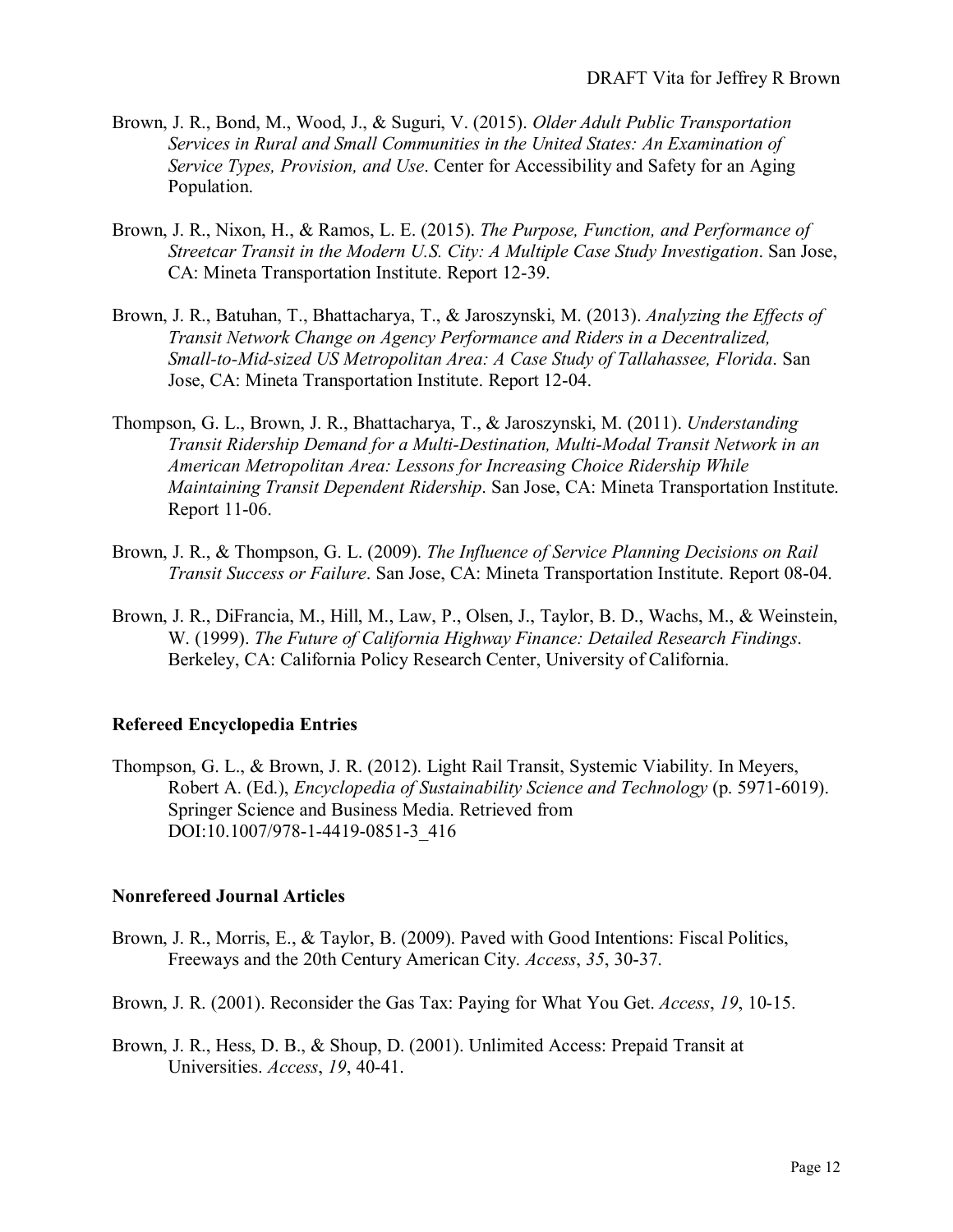#### **Nonrefereed Reports**

- Brown, J. R., Duncan, M., Horner, M., Bond, M., Quintero, A., Teller, M., & Wood, J. (2016). *Best Practice Approaches to Increasing Transit Use among Older Americans* (Project Final Report and Guidebook). Public Transit Office, Florida Department of Transportation.
- Brown, J. R., & Thompson, G. L. (2010). *Evaluation of Land Use and Transportation Strategies to Increase Suburban Transit Ridership in the Short Term*. Public Transit Office, Florida Department of Transportation.
- Chapin, T. S., Thompson, G. L., & Brown, J. R. (2007). *Rethinking the Concurrency Mandate*. Florida Department of Community Affairs.
- Thompson, G. L., & Brown, J. R. (2005). *A Geographic Analysis of Factors Leading to Superior Transit Performance*. Public Transit Office, Florida Department of Transportation.
- Brown, J. R. (2000). *Statewide Transportation Planning in California: Past Experience and Lessons for the Future*. Institute of Transportation Studies, University of California at Los Angeles.

#### **Nonrefereed Newsletter Articles**

- Brown, J. R., & Ramos, L. E. (2016). Comparison of Streetcar (Tram) and Light Rail Ridership Factors in the U.S. Points Towards Distinct Travel Markets and Functions. *LSE USAPP blog*, 9. Retrieved from [http://blogs.lse.ac.uk/usappblog/2016/06/09/streetcars-and-light-rail-services-serve-differ](http://blogs.lse.ac.uk/usappblog/2016/06/09/streetcars-and-light-rail-services-serve-different-rider-markets-in-american-cities/) [ent-rider-markets-in-american-cities/](http://blogs.lse.ac.uk/usappblog/2016/06/09/streetcars-and-light-rail-services-serve-different-rider-markets-in-american-cities/)
- Chapin, T. S., Thompson, G. L., & Brown, J. R. (2008). Rethinking the Florida Transportation Concurrency Mandate. *DeVoe Moore Center Policy Brief*, *27*, 1-2.

#### **Presentations**

#### **Invited Papers at Symposia**

Brown, J. R., & Thompson, G. L. (presented 2012, May). Hubs, Spokes, and the Grid: The Importance of Systems Planning for Public Transit Success. In Staley, Samuel, Gregory Thompson, and Jeffrey Brown (Chair), *Market-Oriented Reforms for Public Transit*. Symposium conducted at the meeting of DeVoe Moore Center, Florida State University, Tallahassee, Florida. (National)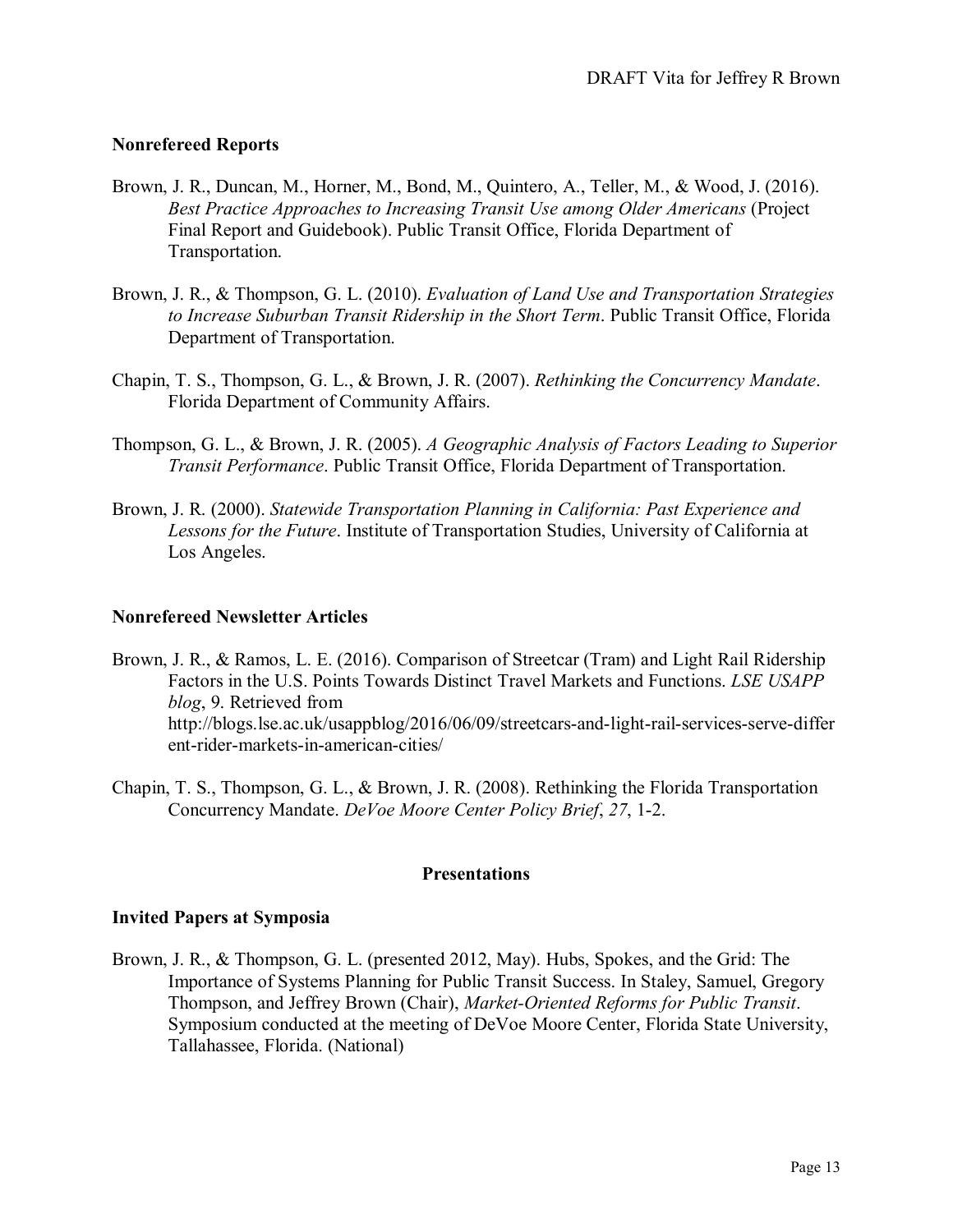#### **Refereed Papers at Conferences**

- Wood, J., & Brown, J. (presented 2019, January). *A Marvelous Machine: Creative Approaches to Securing Funding and Building Public Support for Streetcar Projects in Four U.S. Cities*. Paper presented at 98th Annual Meeting of the Transportation Research Board, Transportation Research Board, Washington, D.C. (International)
- Mendez, J., & Brown, J. (presented 2019, January). *The Relationship between Streetcars and Development Activity: An Examination of Portland and Seattle*. Paper presented at 98th Annual Meeting of the Transportation Research Board, Transportation Research Board, Washington, D.C. (International)
- Wood, J., Brown, J., & Marques, M. (presented 2018, January). *Older Adults and Transportation Preferences: Results from a Community Survey and Interviews*. Paper presented at 97th Annual Meeting of the Transportation Research Board, Transportation Research Board, Washington, D.C. (International)
- Bond, M., Brown, J. R., & Wood, J. (presented 2017, January). *Adapting to Challenge: Examination of Older Adult Transportation in Rural and Small Communities*. Paper presented at 96th Annual Meeting of the Transportation Research Board, Transportation Research Board, Washington, D.C. (International)
- Mendez, J., & Brown, J. (presented 2017, January). *Planning Approaches in Contracted U.S Fixed-Route Bus Transit Service: Role of the Private Sector Within the Planning Process and Its Influence on Performance Outcomes*. Paper presented at 96th Annual Meeting of the Transportation Research Board, Transportation Research Board, Washington, D.C. (International)
- Morris, E., Brown, J. R., & Taylor, B. D. (presented 2016, January). *Negotiating a Financial Package for Freeways: California's 1947 Collier-Burns Highway Act and the Creation of Highway Trust Funds*. Paper presented at 95th Annual Meeting of the Transportation Research Board, Transportation Research Board, Washington, D.C. (International)
- Ramos, L. E., Brown, J. R., & Nixon, H. (presented 2016, January). *The Streetcar Resurgence in the United States: Transit Strategy, Growth-Machine Tactic, or Both?* Paper presented at 95th Annual Meeting of the Transportation Research Board, Transportation Research Board, Washington, D.C. (International)
- Ramos, L. E., Brown, J. R., & Nixon, H. (presented 2015, January). *The Transit Performance of Modern-Era Streetcars: A Consideration of Five U.S. Cities*. Paper presented at 94th Annual Meeting of the Transportation Research Board, Transportation Research Board, Washington, D.C. (International)
- Jaroszynski, M., & Brown, J. R. (presented 2014, January). *Do LRT Planning Decisions affect Metropolitan Transit Performance? An Examination of 8 US Metropolitan Areas with*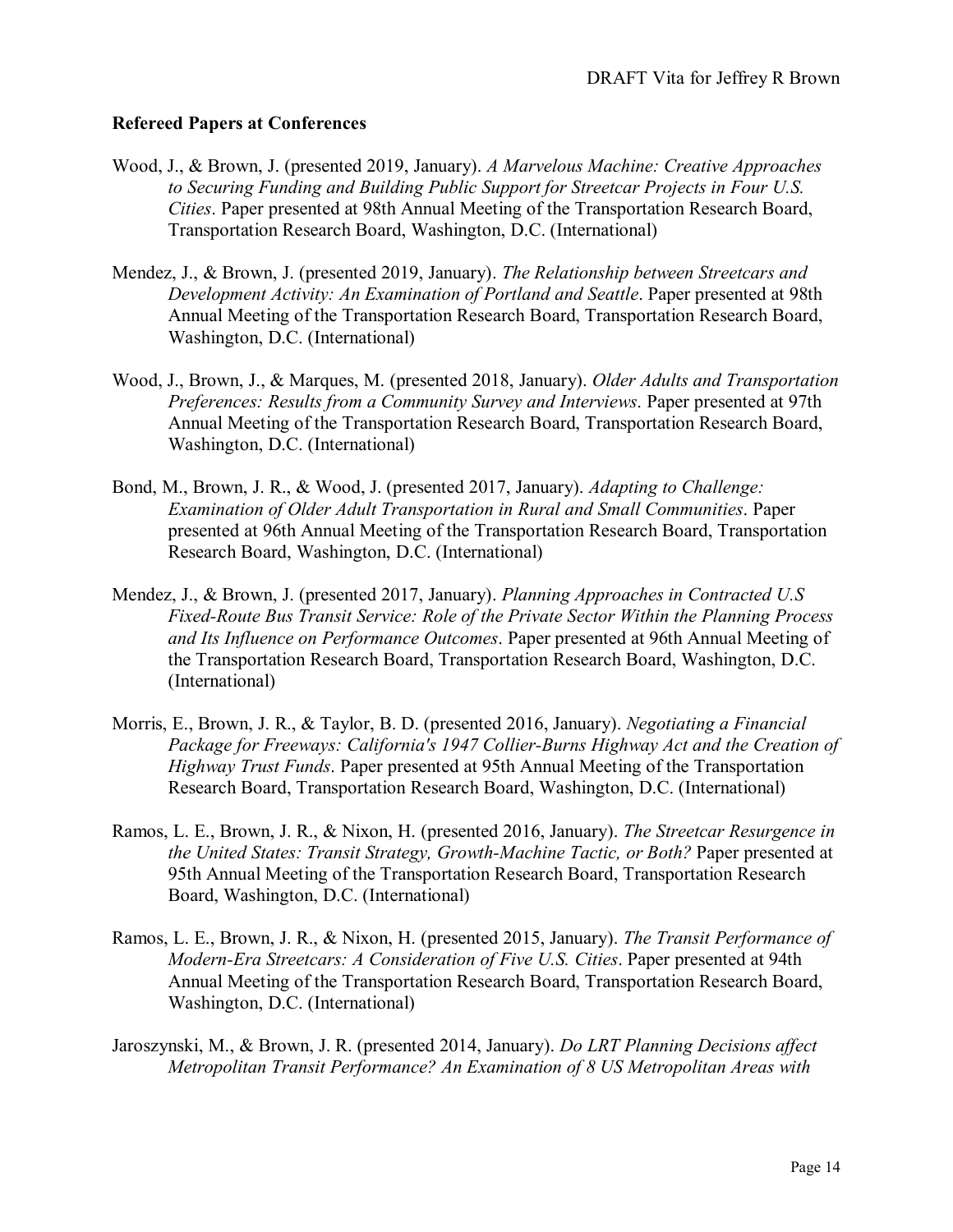*LRT Transit Backbones*. Paper presented at 93rd Annual Meeting of the Transportation Research Board, Transportation Research Board, Washington, D.C. (International)

- Bhattacharya, T., Brown, J. R., Jaroszynski, M., & Batuhan, T. (presented 2013, January). *How Does Restructuring from a CBD-Focused Transit System to a Decentralized Transit System Affect Transit Riders and Their Accessibility to Destinations: A Case Study of StarMetro in Tallahassee, Florida*. Paper presented at 92nd Annual Meeting of the Transportation Research Board, Transportation Research Board, Washington, D.C. (International)
- Jaroszynski, M., Brown, J. R., Batuhan, T., & Bhattacharya, T. (presented 2013, January). *Understanding the Effects of System-wide Transit Network Restructuring in a Decentralized US Metropolitan Area on Transit Agency Ridership and Performance: a Case Study of StarMetro in Tallahassee, Florida*. Paper presented at 92nd Annual Meeting of the Transportation Research Board, Transportation Research Board, Washington, D.C. (International)
- Brown, J. R., Thompson, G. L., Jaroszynski, M., & Bhattacharya, T. (presented 2013, January). *Understanding Transit Ridership Demand for a Multi-Destination, Multi-Modal Transit Network in an American Metropolitan Area: Lessons for Increasing Choice Ridership While Maintaining Transit Dependent Ridership*. Paper presented at 92nd Annual Meeting of the Transportation Research Board, Transportation Research Board, Washington, D.C. (International)
- Brown, J. R., Thompson, G. L., & Bhattacharya, T. (presented 2011, January). *What Really Matters for Increasing Transit Ridership: Statistical Analysis of How Transit Level of Service and Land Use Variables Affect Transit Patronage in Broward County, Florida*. Paper presented at 90th Annual Meeting of the Transportation Research Board, Transportation Research Board, Washington, D.C. (International)
- Brown, J. R., & Thompson, G. L. (presented 2009, January). *Express Bus versus Rail Transit: How the Marriage of Mode and Mission Affects Transit Performance*. Paper presented at 88th Annual Meeting of the Transportation Research Board, Transportation Research Board, Washington, D.C. (International)
- Brown, J. R., & Thompson, G. L. (presented 2009, January). *Making a Successful LRT-Based Regional Transit System: Lessons from Five New Start Cities*. Paper presented at 88th Annual Meting of the Transportation Research Board, Transportation Research Board, Washington, D.C. (International)
- Brown, J. R., & Zhu, P. (presented 2008, January). *Donor States and Donee States: An Investigation of Geographic Redistribution in the U.S. Federal Highway Program*. Paper presented at 87th Annual Meeting of the Transportation Research Board, Transportation Research Board, Washington, D.C. (International)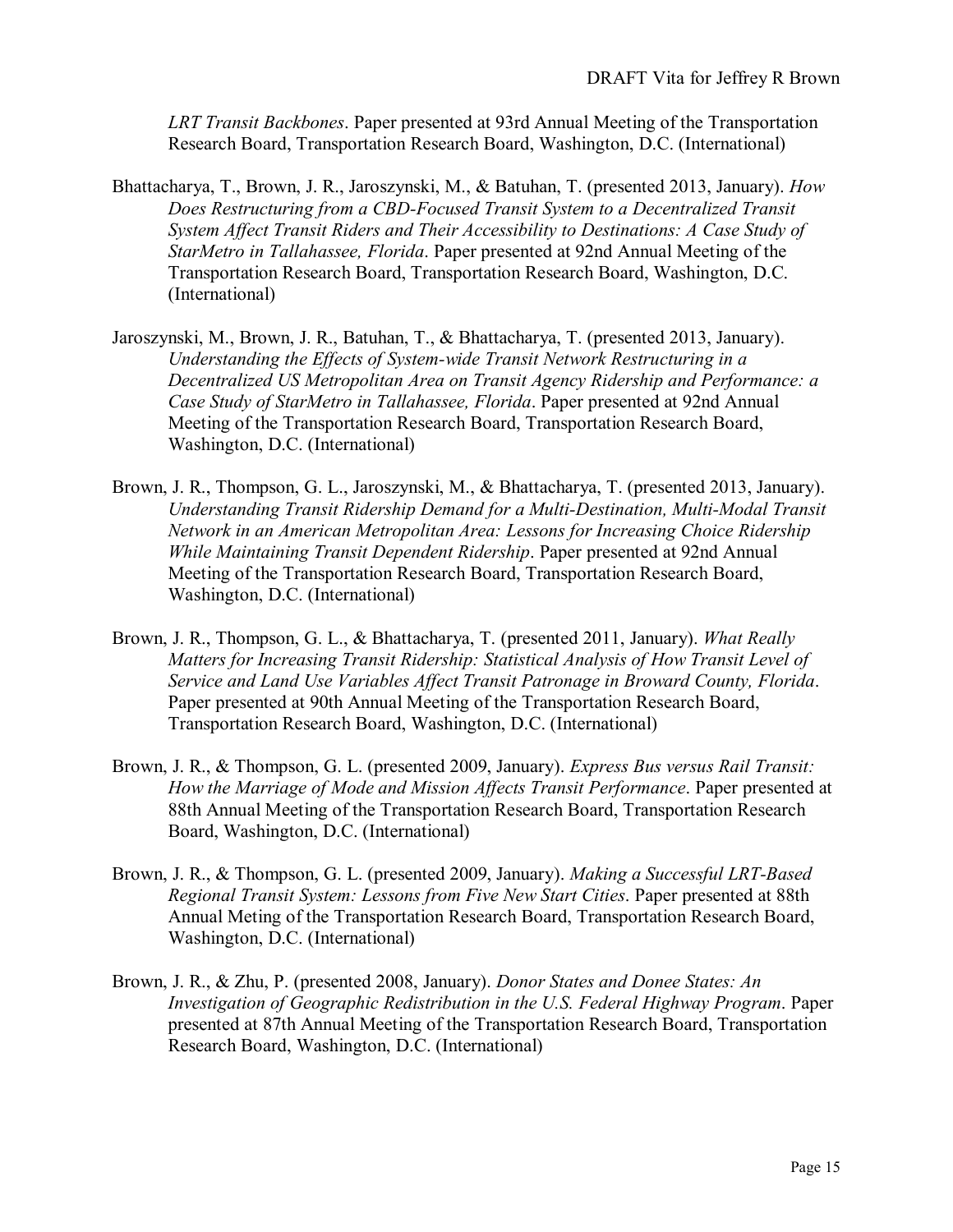- Brown, J. R., & Thompson, G. L. (presented 2008, January). *Service Orientation, Bus-Rail Service Integration, and Transit Performance: AN Examination of 45 U.S. Metropolitan Areas*. Paper presented at 87th Annual Meeting of the Transportation Research Board, Transportation Research Board, Washington, D.C. (International)
- Brown, J. R., & Neog, D. (presented 2008, January). *Urban Structure and Transit Ridrship: A Reexamination of the Relationship in the United States*. Paper presented at 87th Annual Meeting of the Transportation Research Board, Transportation Research Board, Washington, D.C. (International)
- Brown, J. R., & Thompson, G. L. (presented 2006, January). *Examining the Influence of Multidestination Service Orientation on Transit Productivity Change: A Multivariate Analysis*. Paper presented at 85th Annual Meeting of the Transportation Research Board, Transportation Research Board, Washington, D.C. (International)
- Brown, J. R., & Thompson, G. L. (presented 2006, January). *Explaining Variation in Transit Ridership Change in U.S. Metropolitan Areas between 1990 and 2000: A Multivariate Analysis*. Paper presented at 85th Annual Meeting of the Transportation Research Board, Transportation Research Board, Washington, DC. (International)
- Brown, J. R. (presented 2005, January). *Donor States and Donee States: The Geopolitical Struggle over Federal Highway Dollars*. Paper presented at 84th Annual Meeting of the Transportation Research Board, Transportation Research Board, Washington, D.C. (International)
- Brown, J. R., Hess, D. B., & Shoup, D. (presented 2002, January). *Evaluating Unlimited Access: UCLA's BruinGo Transit-Pass Program*. Paper presented at 81st Annual Meeting of the Transportation Research Board, Transportation Research Board, Washington, D.C. (International)

#### **Refereed Presentations at Conferences**

- Mendez, J., & Brown, J. R. (presented 2019, October). *Goals, Decisions, and Outcomes: The Tension Between Transportation and Economic Development Within Streetcar Planning Efforts in Four U.S. Cities*. Presentation at 59th Annual Conference of the Association of Collegiate Schools of Planning, Association of Collegiate Schools of Planning, Greeneville, SC. (National)
- Neog, D., & Brown, J. R. (presented 2019, October). *Transit Ridership in Small Urbanized Areas: Where is it Growing and Why?* Presentation at 59th Annual Conference of the Association of Collegiate Schools of Planning, Association of Collegiate Schools of Planning, Greeneville, SC. (National)
- Mendez, J., & Brown, J. (presented 2017, October). *Evaluating the Development Impacts Associated with Streetcar Investment: A Multiple Case Study*. Presentation at 57th Annual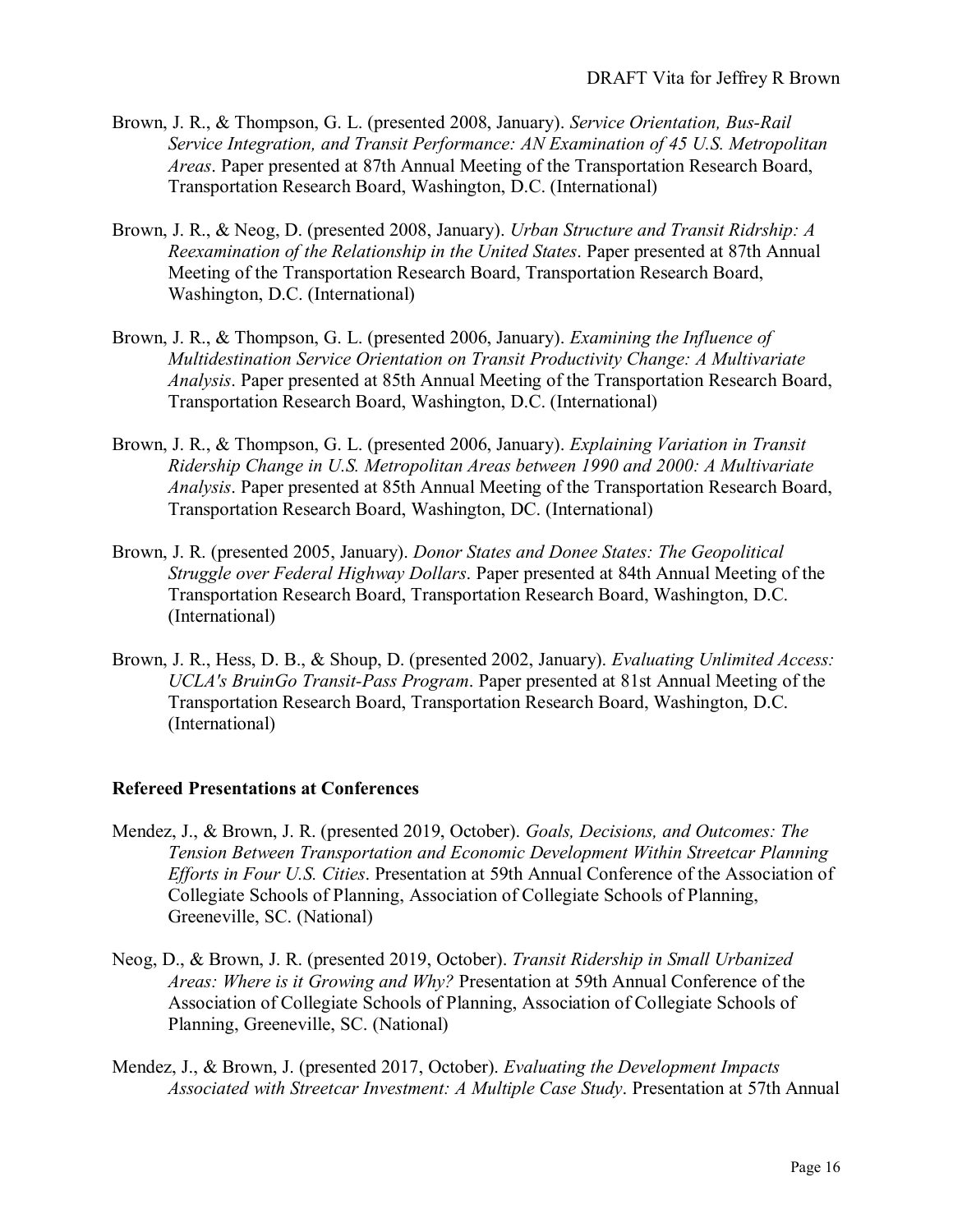Conference of the Association of Collegiate Schools of Planning, Association of Collegiate Schools of Planning, Denver, Colorado. (National)

- Wood, J., Brown, J. R., & Marques, M. (presented 2017, October). *Transportation Preferences and Perceptions of Older Adults in a Mid-Sized City: The Case of Tallahassee, Florida*. Presentation at 57th Annual Conference of the Association of Collegiate Schools of Planning, Association of Collegiate Schools of Planning, Denver, Colorado. (National)
- Bond, M., Brown, J. R., & Wood, J. (presented 2016, November). *Adapting to Challenges for Older Adult Transportation Provision in Rural and Small Communities*. Presentation at 2016 GSA Annual Scientific Meeting, Gerontological Society of America, New Orleans. (National)
- Bond, M., Brown, J. R., Wood, J., & Suguri, V. (presented 2016, November). *Alternative Public Transportation Options for Older Adults in Rural and Small Communities*. Presentation at 56th Annual Conference of the Association of Collegiate Schools of Planning, Association of Collegiate Schools of Planning, Portland, Oregon. (National)
- Mendez, J., & Brown, J. R. (presented 2016, November). *Understanding the Roles of Different Planning and Organizational Approaches to the Success or Failure of Fixed-Route Transit Service Contracting: A Multiple Case Study Investigation*. Presentation at 56th Annual Conference of the Association of Collegiate Schools of Planning, Association of Collegiate Schools of Planning, Portland, Oregon. (National)
- Bond, M., Brown, J. R., Suguri, V., & Wood, J. (presented 2015, November). *Transportation Innovations for Older Adults in Areas Lacking Fixed-Route Public Transit Service*. Presentation at 68th Annual Scientific Meeting, Gerontological Society of America, Orlando, Florida. (National)
- Wood, J., Brown, J., Bond, M., & Suguri, V. (presented 2015, October). *Older Adult Transportation in Rural and Small Communities in the United States: The Results of an Agency Survey*. Presentation at 55th Annual Conference of the Association of Collegiate Schools of Planning, Association of Collegiate Schools of Planning, Houston, Texas. (National)
- Ramos, L. E., Brown, J. R., & Nixon, H. (presented 2015, October). *The Streetcar Resurgence in the US: Transit Investment or Growth-Machine Tactic?* Presentation at 55th Annual Conference of the Association of Collegiate Schools of Planning, Association of Collegiate Schools of Planning, Houston, Texas. (National)
- Ramos, L. E., Brown, J. R., & Nixon, H. (presented 2014, October). *Cities Re-catch the Trolley: An Examination of the Ridership and Performance of Modern Streetcars in the US*. Presentation at 54th Annual Conference of the Association of Collegiate Schools of Planning, Association of Collegiate Schools of Planning. (National)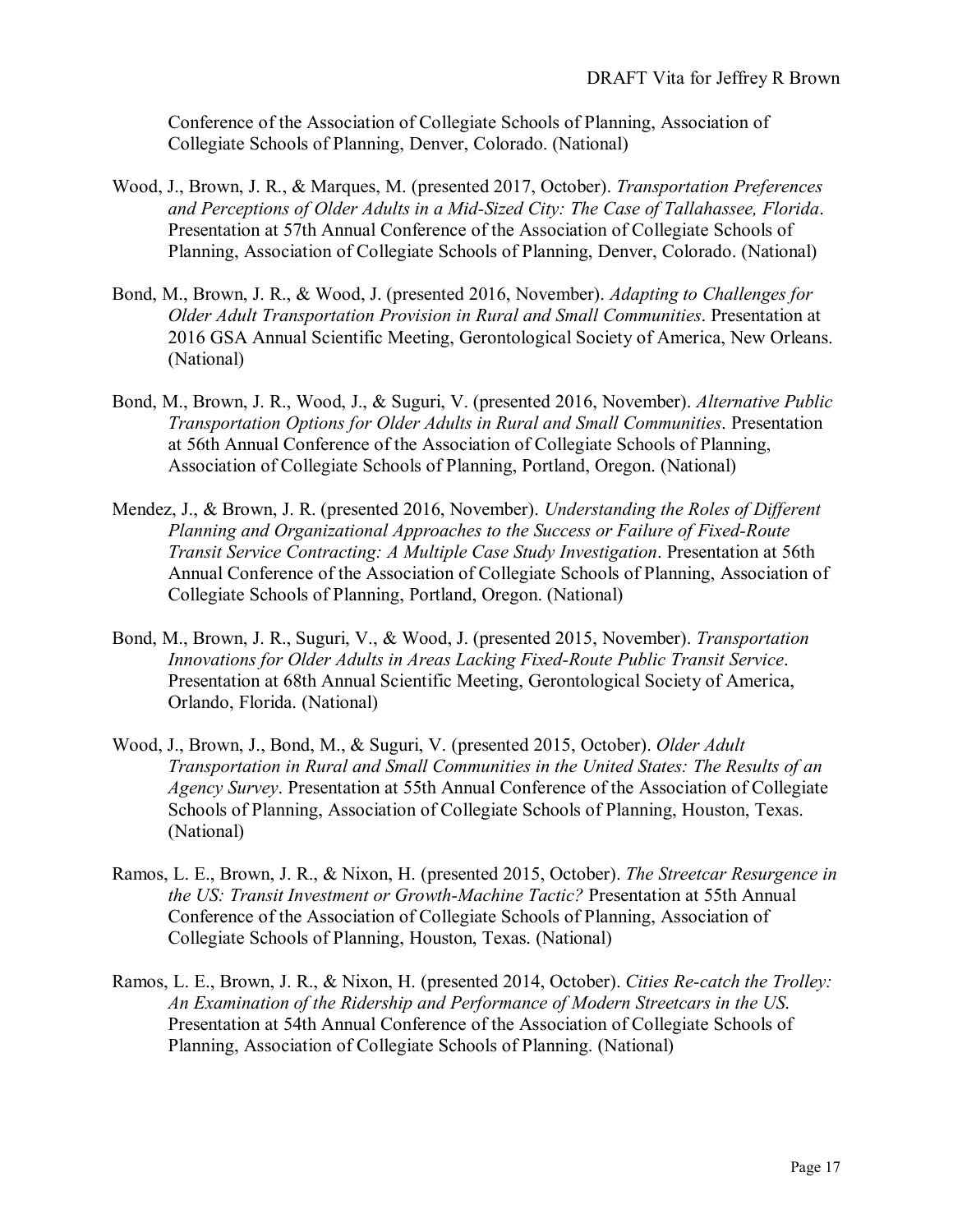- Jaroszynski, M., Brown, J. R., Thompson, G. L., & Bhattacharya, T. (presented 2012, November). *Identifying and Understanding Rail Ridership Determinants and Patterns: Insights from a Case Study of Atlanta*. Presentation at 53rd Annual Conference of the Association of Colegiate Schools of Planning, Association of Collegiate Schools of Planning, Cincinnati, Ohio. (National)
- Batuhan, T., & Brown, J. R. (presented 2012, November). *The Role of Historical Institutionalism in Public Transportation Policy: A Case Study of Tallahassee, Florida*. Presentation at 53rd Annual Conference of the Association of Collegiate Schools of Planning, Association of Collegiate Schools of Planning, Cincinnati, Ohio. (National)
- Brown, J. R., Thompson, G. L., Bhattacharya, T., & Jaroszynski, M. (presented 2011). *Understanding Rider Demand for a Multi-destination, Multi-modal Transit Network in a Mid-sized American Metropolitan Area: Lessons from Atlanta*. Presentation at 52nd Annual Conference of the Association of Collegiate Schools of Planning, Association of Collegiate Schools of Planning, Salt Lake City, UT. (National)
- Brown, J. R., & Thompson, G. L. (presented 2010). *Should Transit Serve the CBD or a Diverse Array of Destinations? A Case Study Comparison of Two Transit Systems*. Presentation at 51st Annual Conference of the Association of Collegiate Schools of Planning, Association of Collegiate Schools of Planning, Minneapolis, MN. (National)
- Brown, J. R., Thompson, G. L., & Bhattacharya, T. (presented 2010). *What Really Maters for Increasing Transit Ridership: A Statistical Analysis of How Transit Level-of-Service and Land Use Variables Affect Transit Patronage in Broward County, Florida*. Presentation at 51st Annual Conference of the Association of Collegiate Schools of Planning, Association of Collegiate Schools of Planning, Minneapolis, MN. (National)
- Brown, J. R., & Thompson, G. L. (presented 2009). *Express Bus Versus Rail Transit: How the Marriage of Mode and Mission Affects Transit Performance*. Presentation at 11th National Light Rail Transit Conference, Transportation Research Board, Los Angeles, CA. (National)
- Brown, J. R., & Thompson, G. L. (presented 2009). *Making a Successful LRT-Based Regional Transit System: Lessons from Five New Start Cities*. Presentation at 11th National Light Rail Transit Conference, Transportation Research Board, Los Angeles, CA. (National)
- Brown, J. R., & Thompson, G. L. (presented 2007). *The Relationship between Transit Ridership and Urban Decentralization: Insights from Atlanta*. Presentation at 48th Annual Conference of the Association of Collegiate Schools of Planning, Association of Collegiate Schools of Planning, Milwaukee, WI. (National)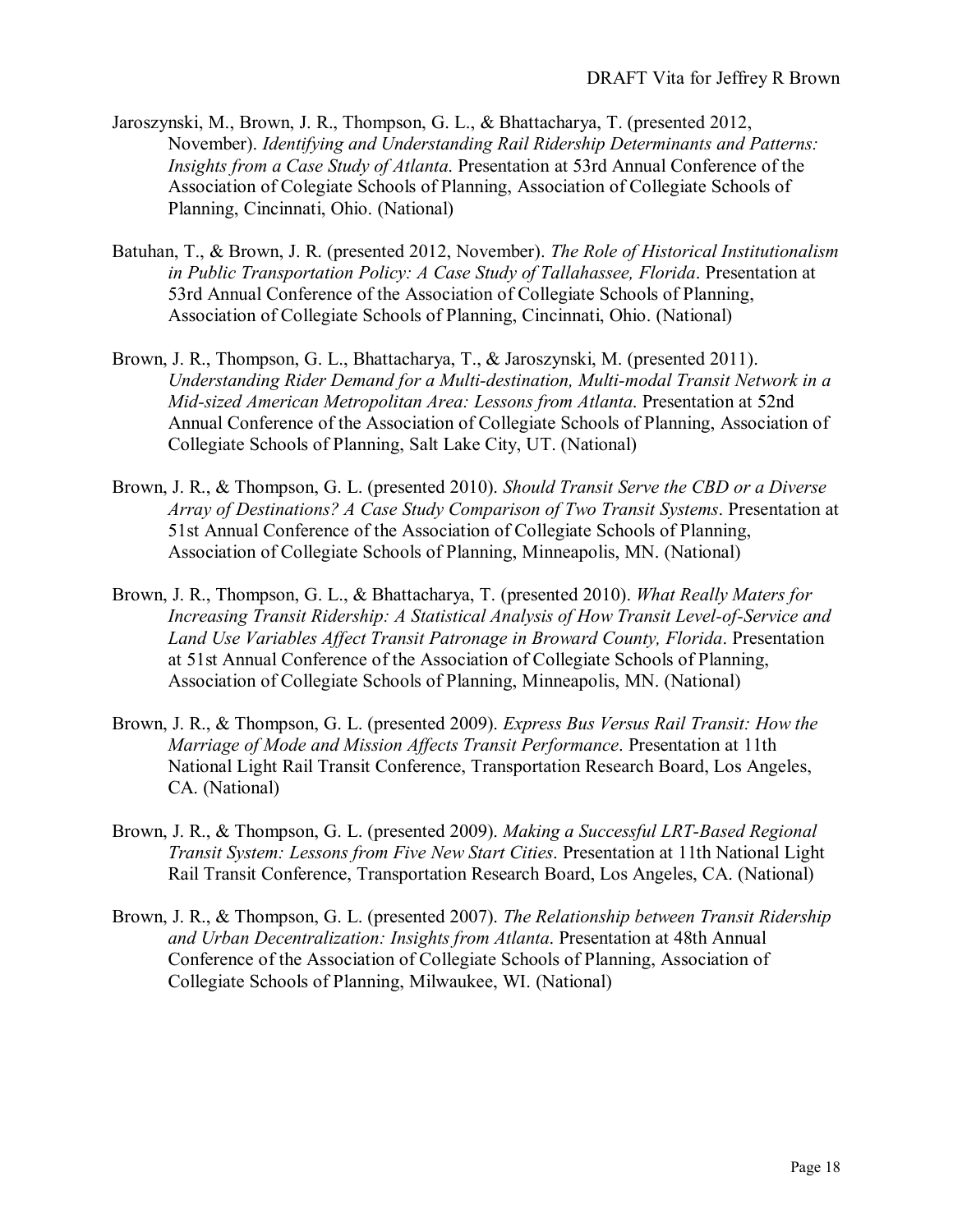- Brown, J. R., & Neog, D. (presented 2007). *Urban Structure and Transit Ridership: A Reexamination of the Relationship in the United States*. Presentation at 48th Annual Conference of the Association of Collegiate Schools of Planning, Association of Collegiate Schools of Planning, Milwaukee, WI. (National)
- Brown, J. R., & Thompson, G. L. (presented 2006). *A National Appraisal of Where and Why Transit Works, and What This Means for Florida*. Presentation at Annual Conference of the Florida Public Transportation Association, Florida Public Transportation Association, West Palm Beach, FL. (State)
- Brown, J. R. (presented 2006). *Building Autopia: The Development of Urban Freeway Planning in the Pre-Interstate Era*. Presentation at 47th Annual Conference of the Association of Collegiate Schools of Planning, Association of Collegiate Schools of Planning, Fort Worth, TX. (National)
- Brown, J. R. (presented 2005). *From Traffic Regulation to Limited Ways: The Effort to Develop a Science of Transportation Planning*. Presentation at 46th Annual Conference of the Association of Collegiate Schools of Planning, Association of Collegiate Schools of Planning, Kansas City, MO. (National)
- Brown, J. R. (presented 2004). *The End of Federal Operating Assistance to Large Urban Areas: Effects on Transit Agency Performance*. Presentation at 45th Annual Conference of the Association of Collegiate Schools of Planning, Association of Collegiate Schools of Planning, Portland, OR. (National)
- Brown, J. R., Hess, D. B., & Shoup, D. (presented 2002). *Unlimited Access: An Evaluation*. Presentation at 44th Annual Conference of the Association of Collegiate Schools of Planning, Association of Colegiate Schools of Planning, Baltimore, MD. (National)
- Brown, J. R. (presented 2001). *A Tale of Two Visions: Harland Bartholomew, Robert Moses, and the Development of the American Freeway*. Presentation at 9th Biennial Conference of the Society for American City and Regional Planning History, Society for American City and Regional Planning History, Philadelphia, PA. (National)
- Brown, J. R. (presented 2001). *A Tale of Two Visions: Harland Bartholomew, Robert Moses, and the Development of the American Freeway*. Presentation at 43rd Annual Conference of the Association of Collegiate Schools of Planning, Association of Collegiate Schools of Planning, Cleveland, OH. (National)
- Brown, J. R. (presented 1999). *How Does It Play in Peoria? The Politics of Highway Finance*. Presentation at 41st Annual Conference of the Association of Collegiate Schools of Planning, Association of Collegiate Schools of Planning, Chicago, IL. (National)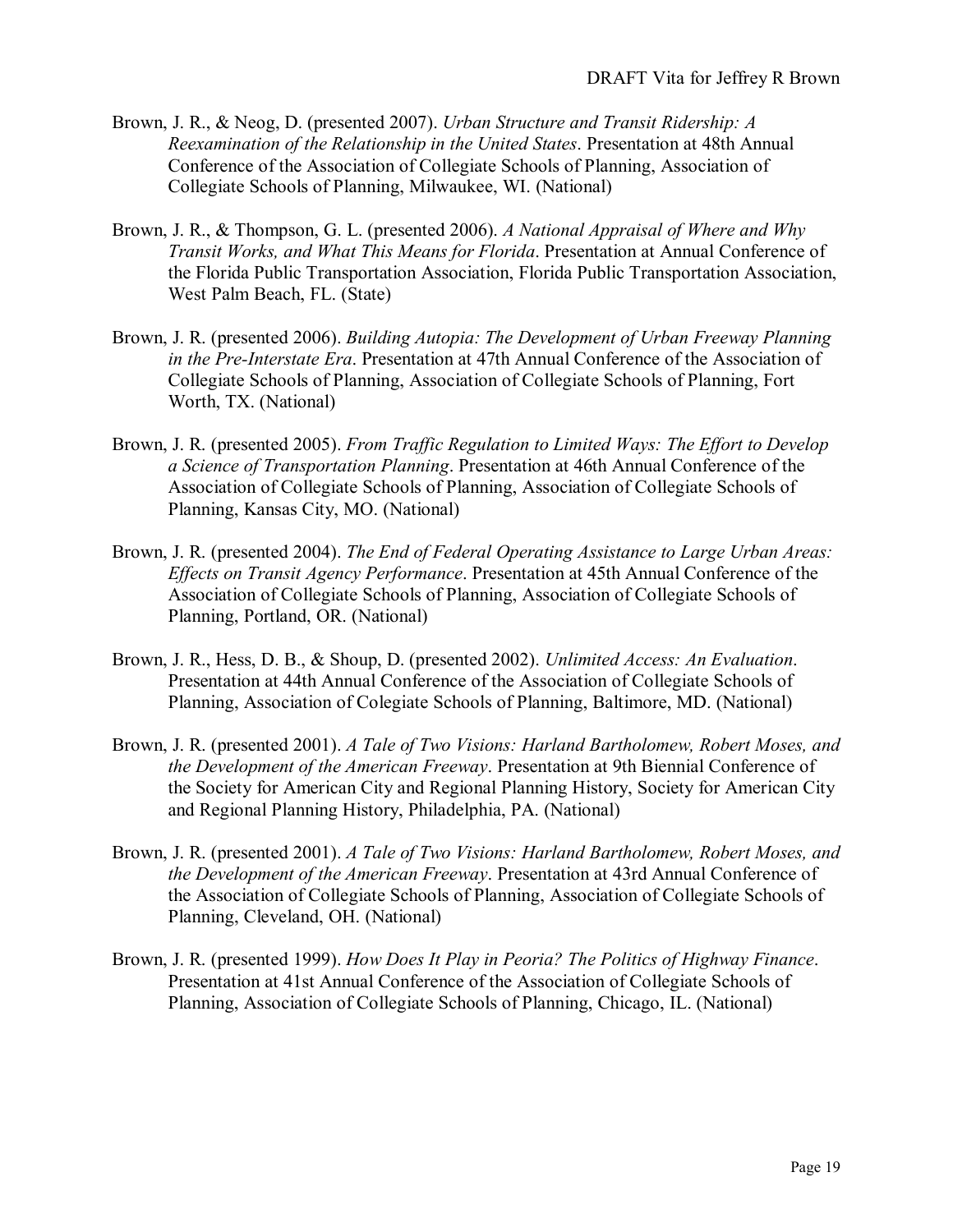#### **Nonrefereed Presentations at Conferences**

- Ramos, L. E., & Brown, J. R. (presented 2014, April). *A Statistical Exploration of Factors Associated with Station-Level Streetcar versus Light-Rail Transit Ridership in the United States*. Presentation at AAG Annual Meeting, Association of American Geographers, Tampa, Florida. (National)
- Jaroszynski, M., & Brown, J. R. (presented 2014, April). *Adapting Transit Network Layout to Decentralized Urban Form in Small-Sized Metropolitan Areas: Case Study of Tallahassee, Florida*. Presentation at AAG Annual Meeting, Association of American Geographers, Tampa, Florida. (National)

#### **Contracts and Grants**

#### **Contracts and Grants Funded**

- Brown, J. (Aug 2019–May 2020). *Blueprint Intergovernmental Agency Cooperative Internship*. Funded by Blueprint Intergovernmental Agency. Total award \$11,450.
- Brown, J. (Aug 2019–Aug 2020). *Applying Best Practice Strategies for the Effective Operation of Fixed-Route Transit Services in a Medium-Sized Community*. Funded by Florida Department of Transportation. Total award \$44,036.
- Brown, J. (Aug 2018–May 2019). *Blueprint Intergovernmental Agency Cooperative Internship, AY 2018-2019*. Funded by Blueprint Intergovernmental Agency. Total award \$11,200.
- Brown, J. (Aug 2018–Aug 2019). *Redesigning Fixed-Route Transit Services to Incorporate Multiple Transfer Facilities*. Funded by Florida Department of Transportation. Total award \$45,203.
- Brown, J., & Mendez, J. (Sep 2017–Jun 2018). *Examining the Development Effects of Modern-Era Streetcars: An Assessment of Two US Cities*. Funded by Mineta Transportation Institute. Total award \$24,995.
- Brown, J. (Aug 2017–Apr 2018). *Blueprint Intergovernmental Agency Cooperative Internship*. Funded by Blueprint Intergovernmental Agency. Total award \$9,600.
- Brown, J. (Aug 2017–Aug 2018). *Best Practice Approaches to Enhancing and Integrating University Transit Service*. Funded by Florida Department of Transportation. Total award \$45,016.
- Brown, J. (May 2017–May 2021). *USDA Forest Service Cooperative Internship Program*. Funded by USDA Forest Service. Total award \$83,348.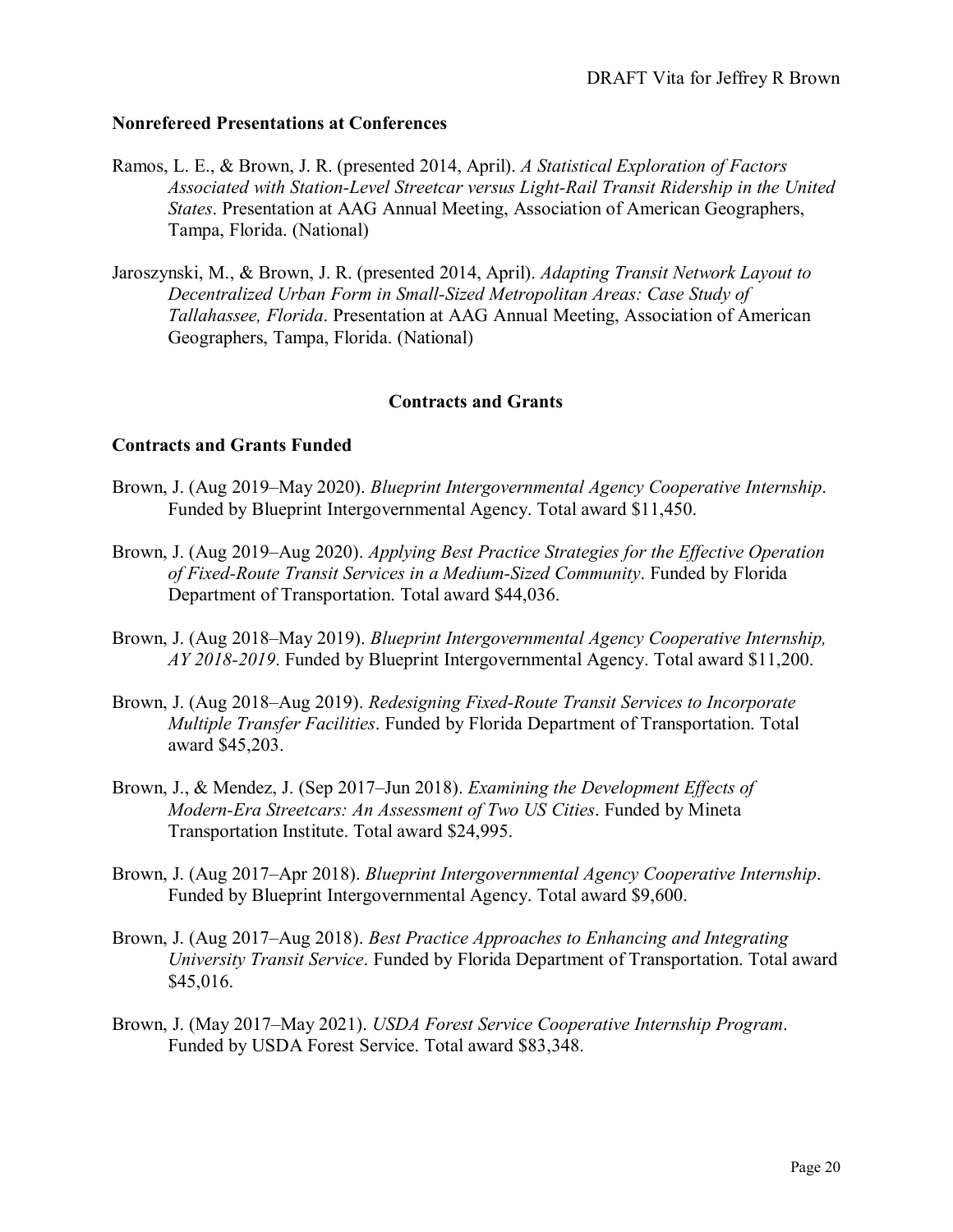- Brown, J. R. (Aug 2016–Apr 2017). *Blueprint 2000 Cooperative Internship, 2016-2017*. Funded by Blueprint 2000. Total award \$9,600.
- Brown, J. R. (Aug 2016–Aug 2017). *Best Practice Approaches to University Transit Service Agreements*. Funded by Public Transit Office, Florida Department of Transportation. Total award \$45,710.
- Brown, J. R. (Aug 2016–Aug 2017). *An Investigation of Older Adult Preferences for Transit and Related Mobility Services*. Funded by Center for Accessibility and Safety for an Aging Population. Total award \$51,598.
- Brown, J. R. (Aug 2015–Aug 2017). *FSU-USFS Cooperative Internship Program*. Funded by US Forest Service. Total award \$63,289.
- Brown, J. R., Horner, M., & Duncan, M. (Aug 2015–Jun 2016). *Best Practice Approaches to Increasing Transit Use among Older Americans*. Funded by Florida Department of Transportation. Total award \$69,329.
- Brown, J. R. (Aug 2015–Aug 2016). *Blueprint 2000 Cooperative Internship*. Funded by Blueprint 2000. Total award \$8,192.
- Brown, J. R. (Jun 2015–Aug 2016). *Best Practice Approaches to Transit Service Evaluation*. Funded by Florida Department of Transportation. Total award \$45,514.
- Brown, J. R. (Jan 2015–Dec 2015). *An Investigation of Innovative Approaches to Transportation Service Provision for Aging Populations Residing in Areas Lacking Fixed-Route Public Transportation Service*. Funded by Center for Accessibility and Safety for an Aging Population. Total award \$66,869.
- Brown, J. R. (Aug 2014–Aug 2015). *FDOT-FSU Transit Fellowship Program*. Funded by Florida Department of Transportation. Total award \$31,000.
- Brown, J. R. (Aug 2014–Aug 2015). *DEO-FSU Internship Program*. Funded by Department of Economic Opportunity, State of Florida. Total award \$33,640.
- Brown, J. R. (Aug 2014–Aug 2015). *Apalachee Regional Planning Council-FSU Internship Program*. Funded by Apalachee Regional Planning Council. Total award \$8,200.
- Sobanjo, John O (PI), Charness, Neil H (Co-PI), Spainhour, Lisa K (Co-PI), Brown, Jeffrey (Co-PI), Horner, Mark W (Co-PI), Ping, Wei-Chou V (Co-PI), Boot, Walter (Co-PI), Duncan Jr, Michael Douglas (Co-PI), & Ozguven, Eren Erman (Co-PI). (Oct 2013–Sep 2018). *Center for Safe and Accessible Transportation for an Aging Population*. Funded by United States Department of Transportation. (DTRT13-G-UTC42). Total award \$4,209,600.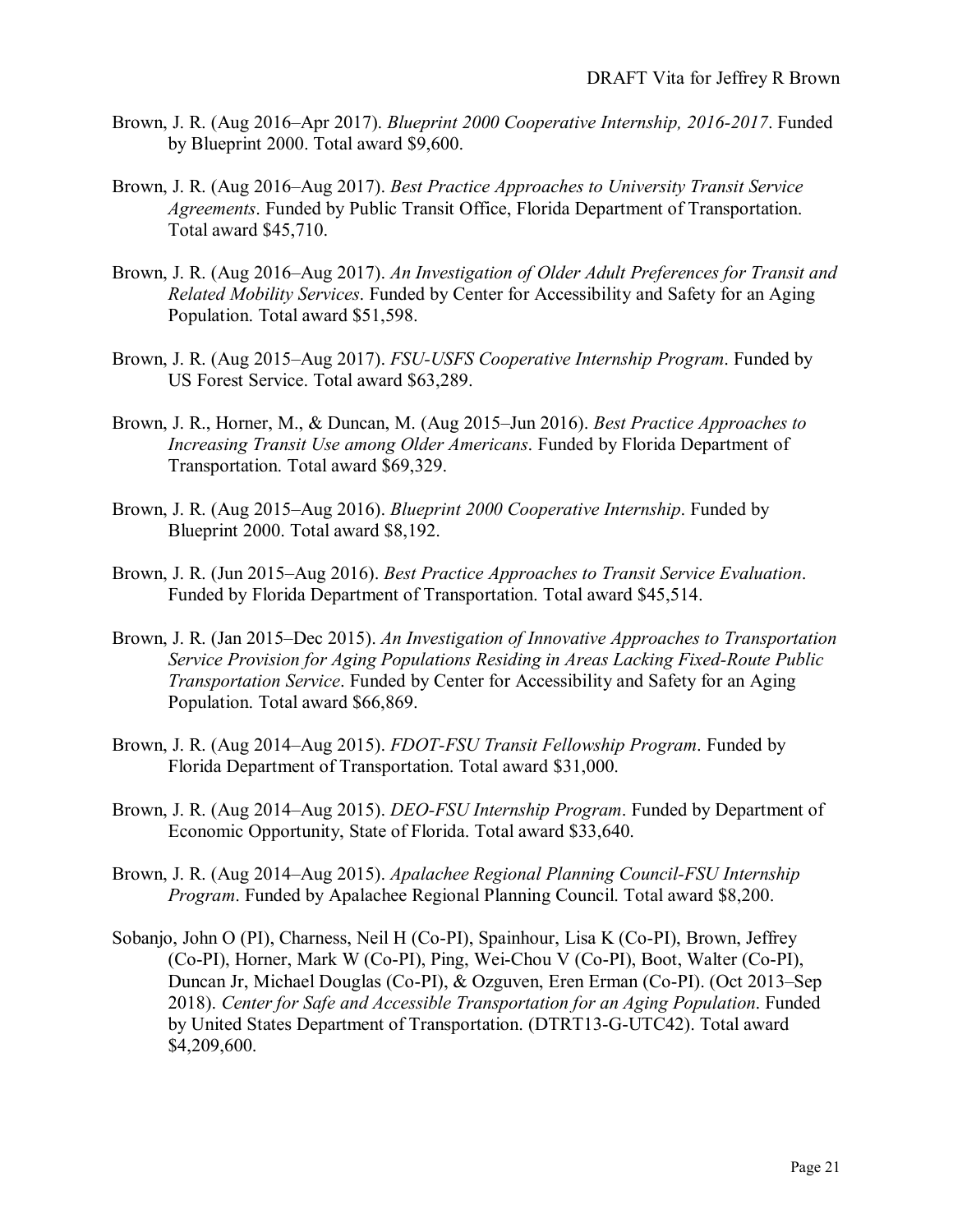- Brown, J. R., Ramos, L. E., & Nixon, H. (Aug 2013–Aug 2014). *The Purpose, Function, and Performance of Streetcar Transit in the Modern US City: A Multiple Case Study Investigation*. Funded by Mineta Transportation Institute. Total award \$62,485.
- Brown, J. R. (Aug 2012–Aug 2014). *FDOT-FSU Transit Fellowship Program*. Funded by Florida Department of Transportation. Total award \$60,000.
- Brown, J. R. (Apr 2012–Dec 2012). *Analyzing the Effects of Transit Network Change in a Decentralized, Mid-sized US Metropolitan Area on Transit Agency Performance and Transit Riders: a Case Study of Tallahassee, Florida*. Funded by Mineta Transportation Institute. Total award \$60,533.
- Staley, S.R. (PI), Thompson, G. L., & Brown, J. R. (Nov 2011–Oct 2012). *Saving Transit: Market-Oriented Approaches To Susainab*. Funded by Rockefeller Foundation. Total award \$100,001.
- Brown, J. R., & Thompson, G. L. (Sep 2010–Aug 2011). *Understanding Demand for a Multi-Destination, Multimodal Transit Network in a Mid-Size American Metropolitan Area: Lessons for Increasing Choice Ridership while Maintaining Transit Dependent Ridership*. Funded by Mineta Transportation Institute. Total award \$58,669.
- Brown, J.R. (PI), & Thompson, G. L. (Jan 2008–Feb 2010). *Evaluation of Land Use and Transportation Strategies*. Funded by Florida Department of Transportation. Total award \$83,173.
- Chapin, T., Thompson, G. L., & Brown, J. R. (May 2007–Aug 2007). *Viability of Transportation Concurrency*. Funded by Florida Department of Community Affairs. Total award \$32,757.
- Brown, J. R., & Thompson, G. L. (Jan 2007–Jun 2008). *The Influence of Service Planning Decisions on Rail Transit Success or Failure*. Funded by Mineta Transportation Institute. Total award \$65,929.
- Brown, J. R., & Thompson, G. L. (May 2004–Aug 2005). *A Geographic Analysis of Transit Performance: Using a Cross-Sectional Analysis of FTIS to Identify Factors Leading to Superior Transit Performance*. Funded by Florida Department of Transportation. Total award \$59,000.
- Deyle, R., Brown, J. R., & Thompson, G. L. (May 2004–Aug 2005). *MPO Partnership Roles in Growth Management, Economic Development, and Environmental Protection*. Funded by DeVoe Moore Center. Total award \$16,917.
- Brown, J. R. (May 2004–Aug 2004). *The End of Federal Transit Operating Assistance to Large Metropolitan Areas: Consequences and Lessons for Transit Agencies and Policymakers*. Funded by Council on Research and Creativity, FSU. Total award \$13,000.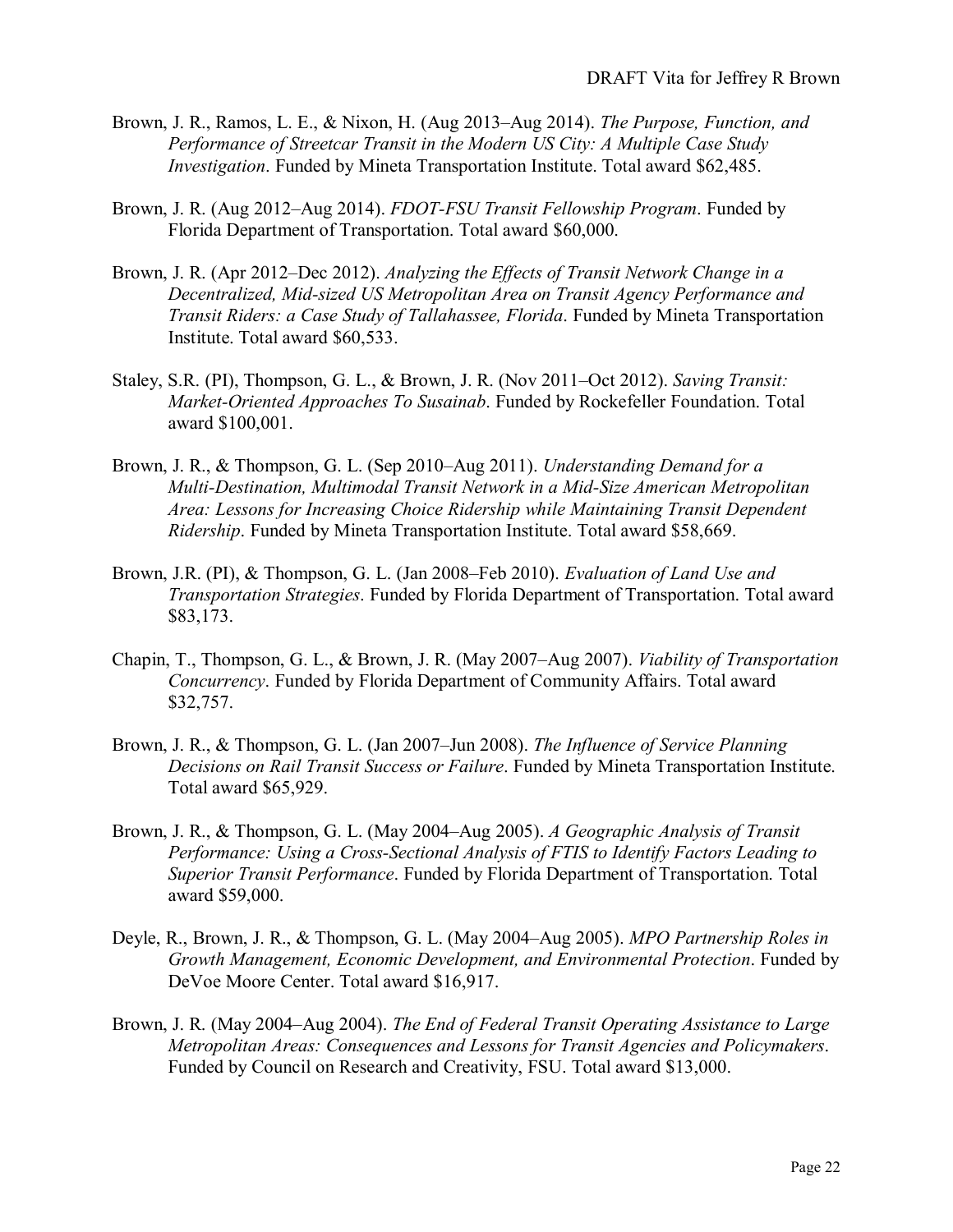#### **Research In Progress**

- Brown, J., Wood, J., Mendez, J., & Neog, D. (2019). *Paying for Public Transportation (Book Chapter)*.
- Brown, J., & Neog, D. (2019). *Transit Ridership in Small Urbanized Areas: Where is it Growing, and Why?*

#### **Service**

#### **Florida State University**

#### **FSU University Service**

- Member, Search Committee for Director of Transportation and Parking Services (2019–present).
- Member, Chairs and Deans Advisory Council, Office of Vice President of Faculty Development and Advancement, Florida State University (2018–present).
- Member, Search Committee for Dean of College of Social Sciences and Public Policy, Florida State University (2016–2017).
- Member, Search Committee for Director of Transportation and Parking Services, Florida State University (2014).
- Member, University Promotion and Tenure Committee, Florida State University (2012–2013).

#### **FSU College Service**

- Member, Promotion and Tenure Committee, College of Social Sciences and Public Policy (2014–2020).
- Member, Promotion and Tenure Committee, College of Social Sciences and Public Policy  $(2011-2013).$

#### **FSU Department Service**

Department Chairperson, Department of Urban and Regional Planning (2014–present).

Member, Budget Committee, Department of Urban and Regional Planning (2013–present).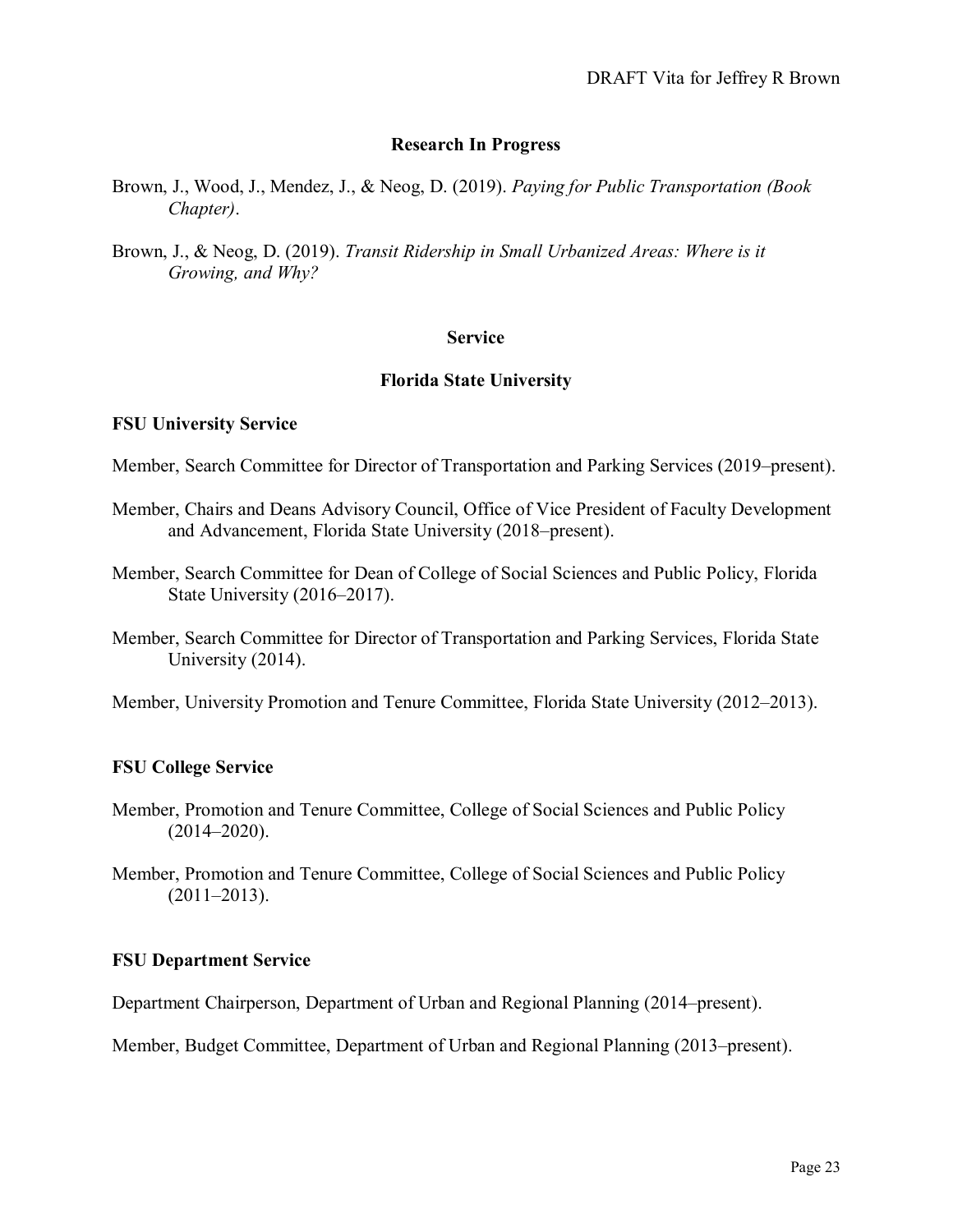- Member, Florida Planning and Development Lab Committee, Department of Urban and Regional Planning (2011–present).
- Member, Promotion and Tenure Committee, Department of Urban and Regional Planning (2003–present).
- Chair, Studio Advisory Committee, Department of Urban and Regional Planning (2018).
- Chair, Studio Advisory Committee, Department of Urban and Regional Planning (2018).
- Chair, Studio Advisory Committee, Department of Urban and Regional Planning (2017).
- Chair, Studio Advisory Committee, Department of Urban and Regional Planning (2016).
- Chair, Studio Advisory Committee, Department of Urban and Regional Planning (2016).
- Member, Curriculum Committee, Department of Urban and Regional Planning (2011–2014).
- Member, Financial Aid Committee, Department of Urban and Regional Planning (2008–2014).
- Graduate Program Director, Master's Degree Program, Department of Urban and Regional Planning (2008–2014).
- Chair, Studio Advisory Committee, Department of Urban and Regional Planning (2014).
- Chair, Academic Personnel Committee, Department of Urban and Regional Planning  $(2013 - 2014)$ .
- Chair, Studio Advisory Committee, Department of Urban and Regional Planning (2014).
- Chair, Studio Advisory Committee, Department of Urban and Regional Planning (2012).
- Chair, Studio Advisory Committee, Department of Urban and Regional Planning (2011).
- Chair, Studio Advisory Committee, Department of Urban and Regional Planning (2011).
- Chair, Curriculum Committee, Department of Urban and Regional Planning (2010–2011).
- Member, Studio Advisory Committee, Department of Urban and Regional Planning (2010).
- Member, Financial Aid Committee, Department of Urban and Regional Planning (2008–2009).
- Member, Studio Advisory Committee, Department of Urban and Regional Planing (2008).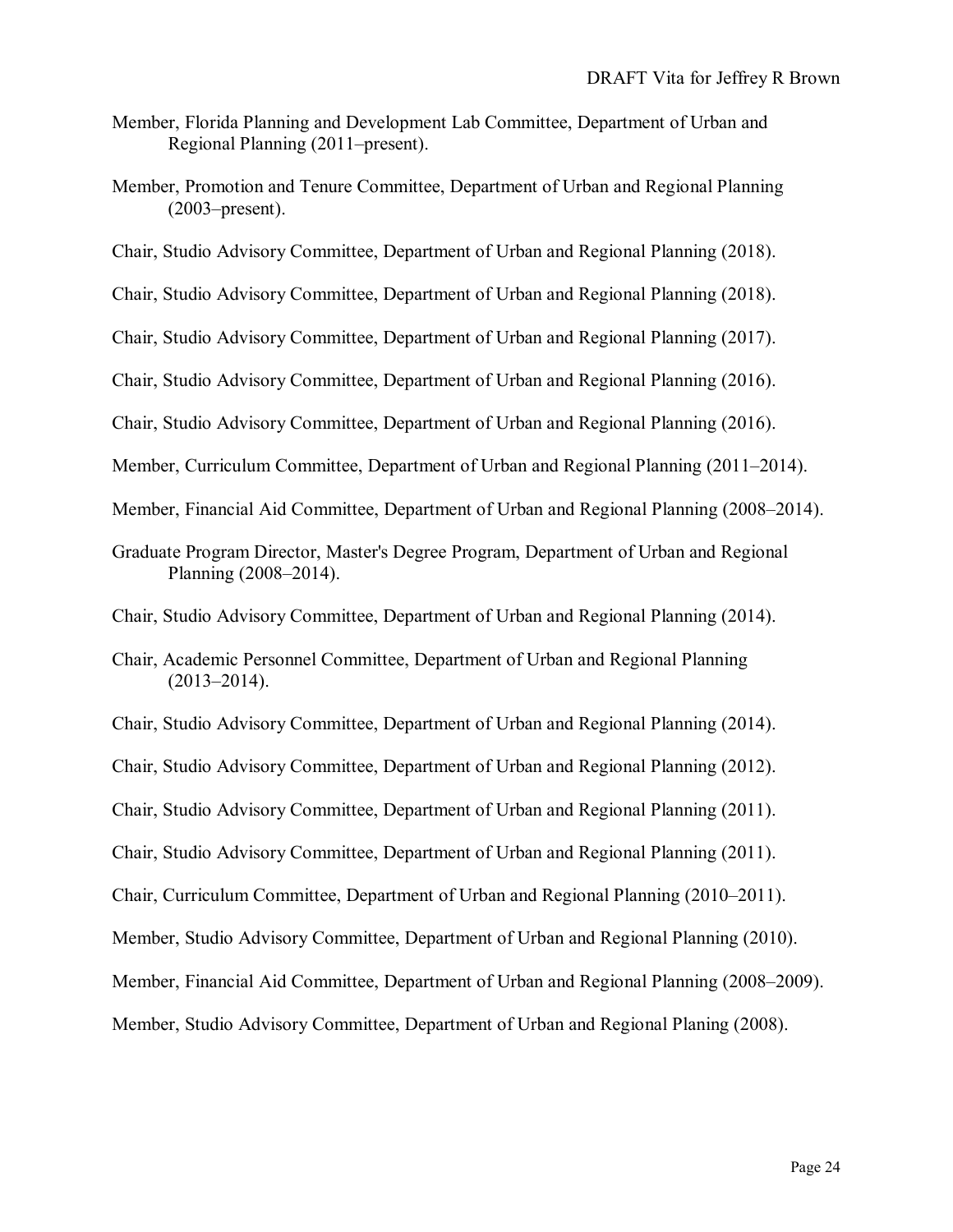- Member, Acadmic Personnel Committee, Department of Urban and Regional Planning (2007–2008).
- Chair, Curriculum Committee, Department of Urban and Regional Planning (2007–2008).
- Member, Doctoral Policy Committee, Department of Urban and Regional Planning (2003–2008).
- Member, Studio Advisory Committee, Department of Urban and Regional Planning (2007).
- Member, Curriculum Committee, Department of Urban and Regional Planing (2006–2007).
- Member, Academic Personnel Committee, Department of Urban and Regional Planning  $(2005 - 2006)$ .
- Member, Financial Aid Committee, Department of Urban and Regional Planning (2004–2006).
- Member, Studio Advisory Committee, Department of Urban and Regional Planning (2005).
- Member, Studio Advisory Committee, Department of Urban and Regional Planning (2004).

Member, Curriculum Committee, Department of Urban and Regional Planning (2003–2004).

#### **FSU Institute or Center Service**

- Member, Internal Advisory Committee, Center for Accessibility and Safety for an Aging Population (2013–2014).
- Associate Center Director, Center for Accessibility and Safety for an Aging Population (2013–2014).

#### **The Profession**

#### **Guest Reviewer for Refereed Journals**

- *Land Use Policy* (Jan 2019–present).
- *Journal of Gerontological Social Work* (Sep 2018–present).
- *Societies* (Sep 2018–present).
- *Public Works Management and Policy* (Jun 2018–present).
- *ISPRS International Journal of Geo-Information* (Aug 2017–present).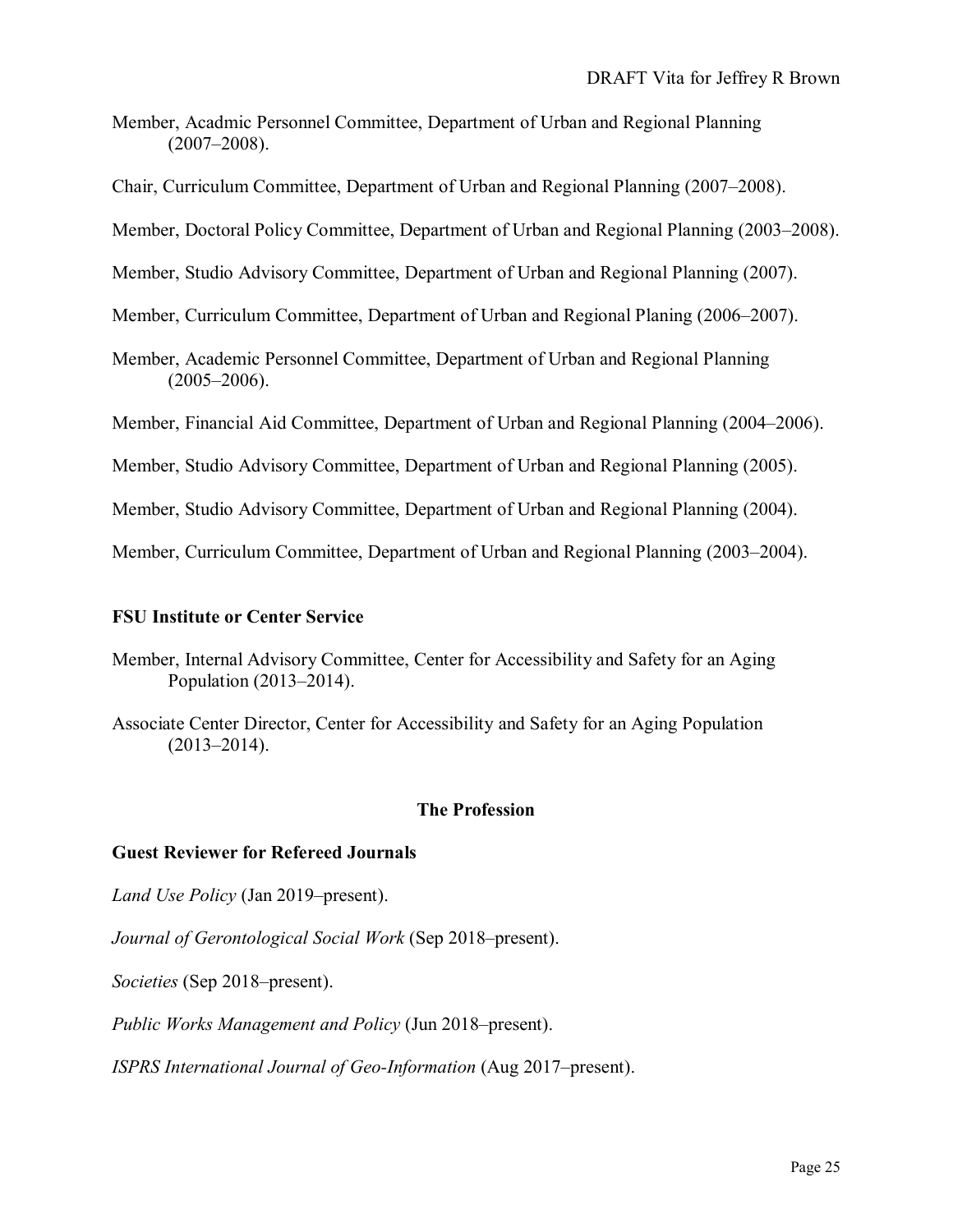*Sustainability* (Jun 2017–present).

*Transportmetrica A: Transport Science* (Feb 2017–present).

*Journal of Transport Geography* (Oct 2016–present).

*Journal of Planning Literature* (Jul 2016–present).

*Journal of Physical Activity and Health* (Jan 2016–present).

*Journal of Transportation and Land Use* (Feb 2015–present).

*Public Administration Review* (Aug 2014–present).

*International Journal of Sustainable Transportation* (Mar 2014–present).

*Journal of Geography and Regional Planning* (Jan 2014–present).

*Journal of Urbanism* (Nov 2013–present).

*Journal of Transport History* (Oct 2013–present).

*Transportation Research Part D* (May 2013–present).

*Journal of Public Transportation* (Aug 2010–present).

*Journal of Urban Planning and Development* (Aug 2010–present).

*Urban Affairs Review* (Aug 2010–present).

*Transportation Research Record* (Jan 2008–present).

*Journal of Planning History* (Jan 2007–present).

*Journal of Policy History* (Jan 2007–present).

*Transport Policy* (Jan 2007–present).

*Transportation* (Jan 2007–present).

*Transportation Research Part C* (Jan 2007–present).

*American Review of Public Administration* (Jan 2006–present).

*Journal of Planning Education and Research* (Jan 2005–present).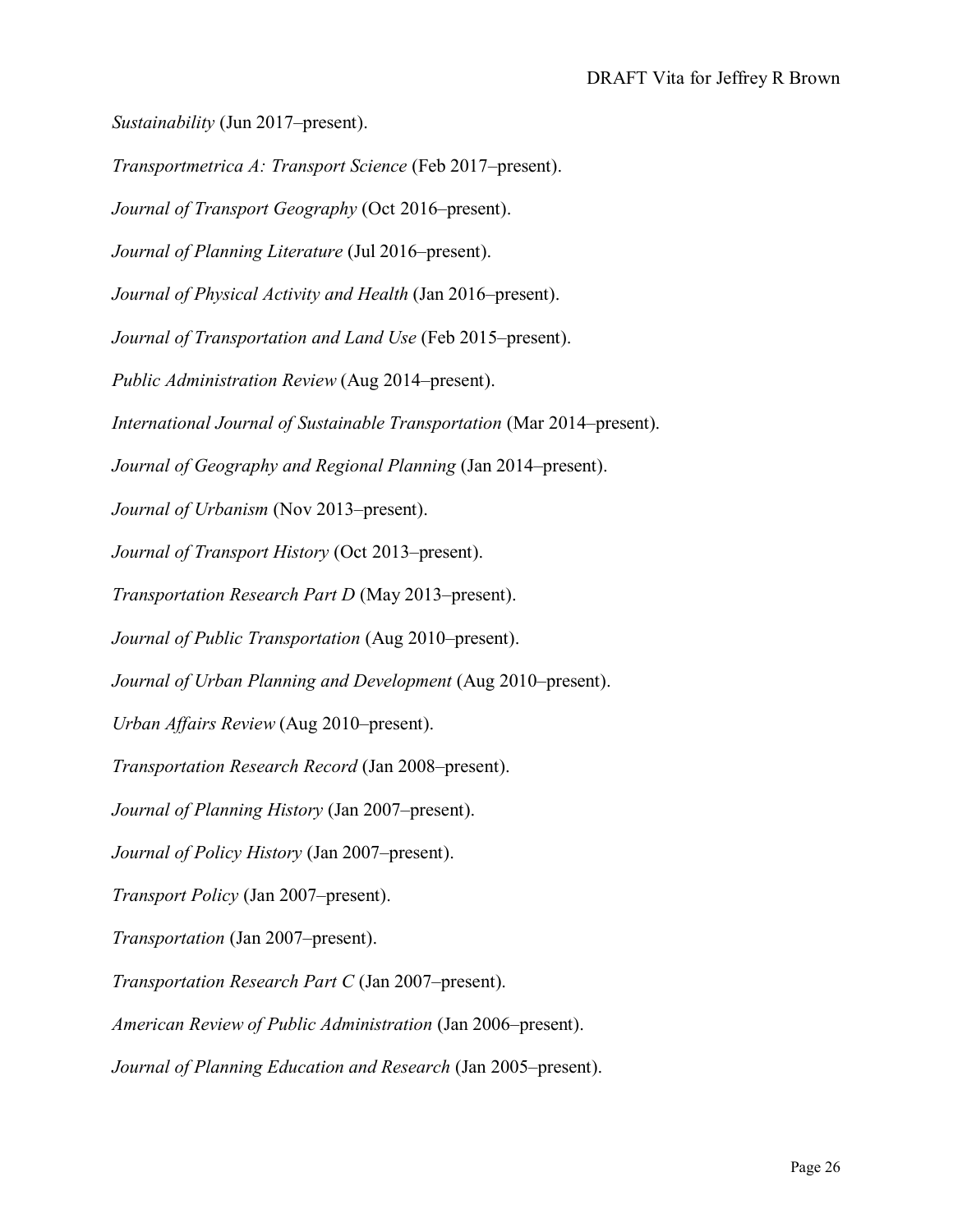*Journal of the American Planning Association* (Jan 2005–present).

*The Professional Geographer* (Jan 2005–present).

*Urban Studies* (Jan 2005–present).

#### **Reviewer for Textbooks**

*Advanced Quantitative Research Methods for Urban Planners* (2019).

*Basic Quantitative Research Methods for Urban Planners* (2019).

*Island Press, Metropolitan Planning and Design Series* (2012).

*Routledge, Planning and Urban Design Series* (2012).

*Massachusetts Institute of Technology Press, Environment and Technology Series* (2011).

#### **Chair of a Symposium**

Staley, S., Thompson, G. L., & Brown, J. R. (Chair). (2012, May). *Market-Oriented Reforms for Public Transit*. Symposium conducted at the meeting of DeVoe Moore Center, Florida State University, Tallahassee, Florida.

#### **Reviewer or Panelist for Grant Applications**

- Mountain-Plains Consortium University Transportation Center, Grant Proposal Review (2018–present).
- Center for Transportation Equity, Decisions and Dollars (CTEDD), Grant Proposal Review (2018–present).

Mineta Transportation Institute, Research Report Review (2013–2014).

University of California Transportation Center, Faculty Research Grant Program (2013–2014).

University of California Transportation Center, UCTC Dissertation Fellowships Program  $(2011-2013).$ 

Transit Cooperative Research Program of the Transportation Research Board (2006).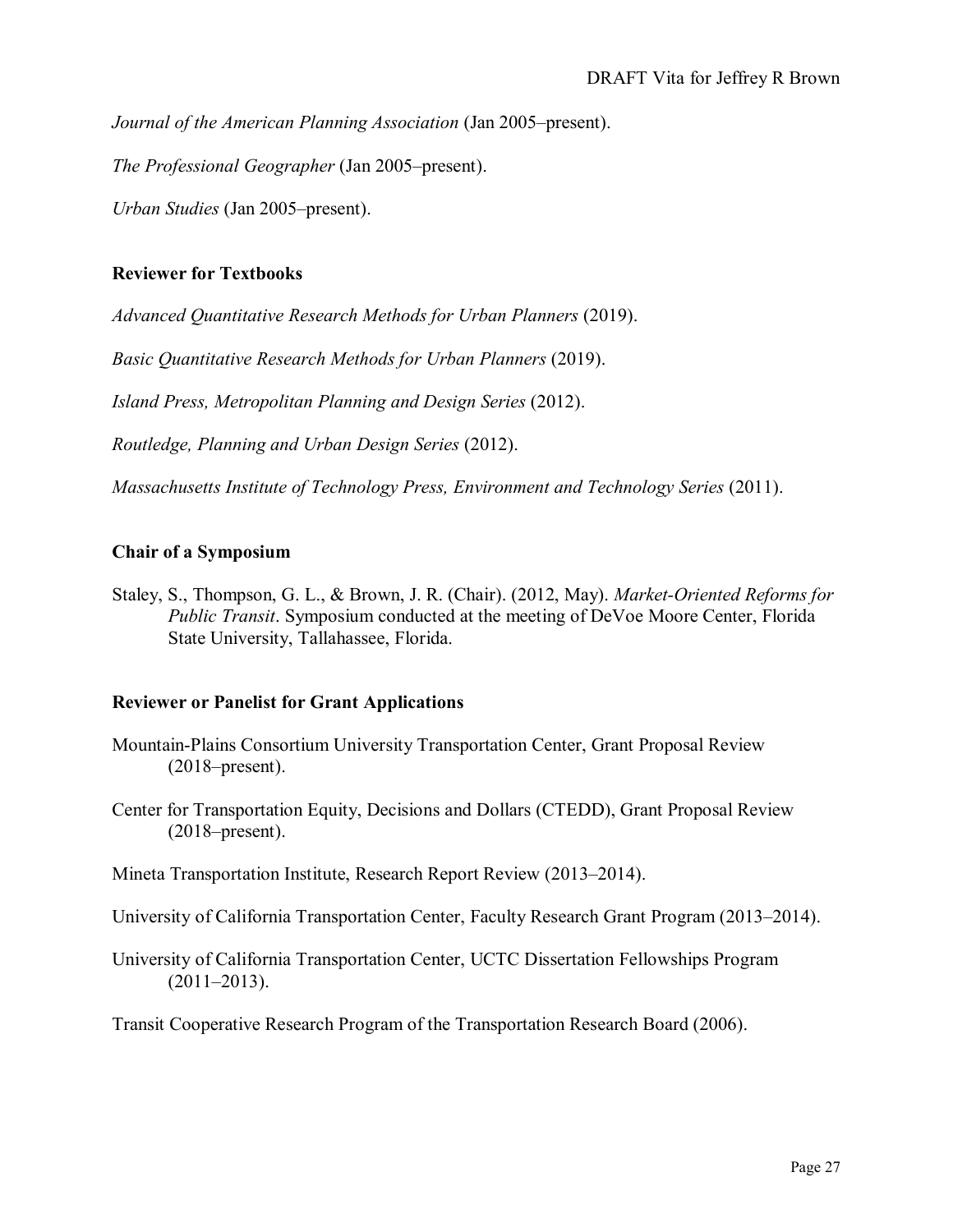#### **Service to Professional Associations**

- Site Visitor, Site Visitor for Accreditation Reviews: Penn (Fall 2018), Planning Accreditation Board (2018–present).
- Committee Research Coordinator, Standing Committee on Light Rail Transit AP075, Transportation Research Board (2016–present).
- Committee Member, Standing Committee on Light Rail Transit AP075, Transportation Research Board (2015–present).
- Committee Member, Standing Committee on Transportation History ABG50, Transportation Research Board (2013–present).
- Member, APTA/TRB 14th National Light Rail and Streetcar Conference, Jersey City, NJ, April 2019, Conference Organizing Committee (2018–2019).
- University Representative on Executive Committee, Representative for Florida's planning schools on the Executive Committee for APA Florida, American Planning Association-Florida Chapter (2017–2018).
- Conference Track Chair, Track 1, Association of Collegiate Schools of Planning (2012–2015).
- Conference Track Co-Chair, Co-track chair for track on planning methods and applications, joint conference, Association of Collegiate Schools of Planning and Association of European Schools of Planning (2013).
- Conference Session Chair, 12th National Light Rail Transit Conference, Salt Lake City, Utah, Light Rail Committee, Transportation Research Board (2012).

#### **Service to Other Universities**

Promotion and Tenure Case Reviewer, Promotion to Professor, *University of Utah* (2019).

- Promotion and Tenure Case Reviewer: Promotion to Associate Professor and Tenure, *Arizona State University* (2019).
- Promotion and Tenure Case Reviewer: Promotion to Professor, *Virginia Commonwealth University* (2019).
- Promotion and Tenure Case Reviewer: Promotion to Associate Professor and Tenure, *University of Illinois at Chicago* (2018).